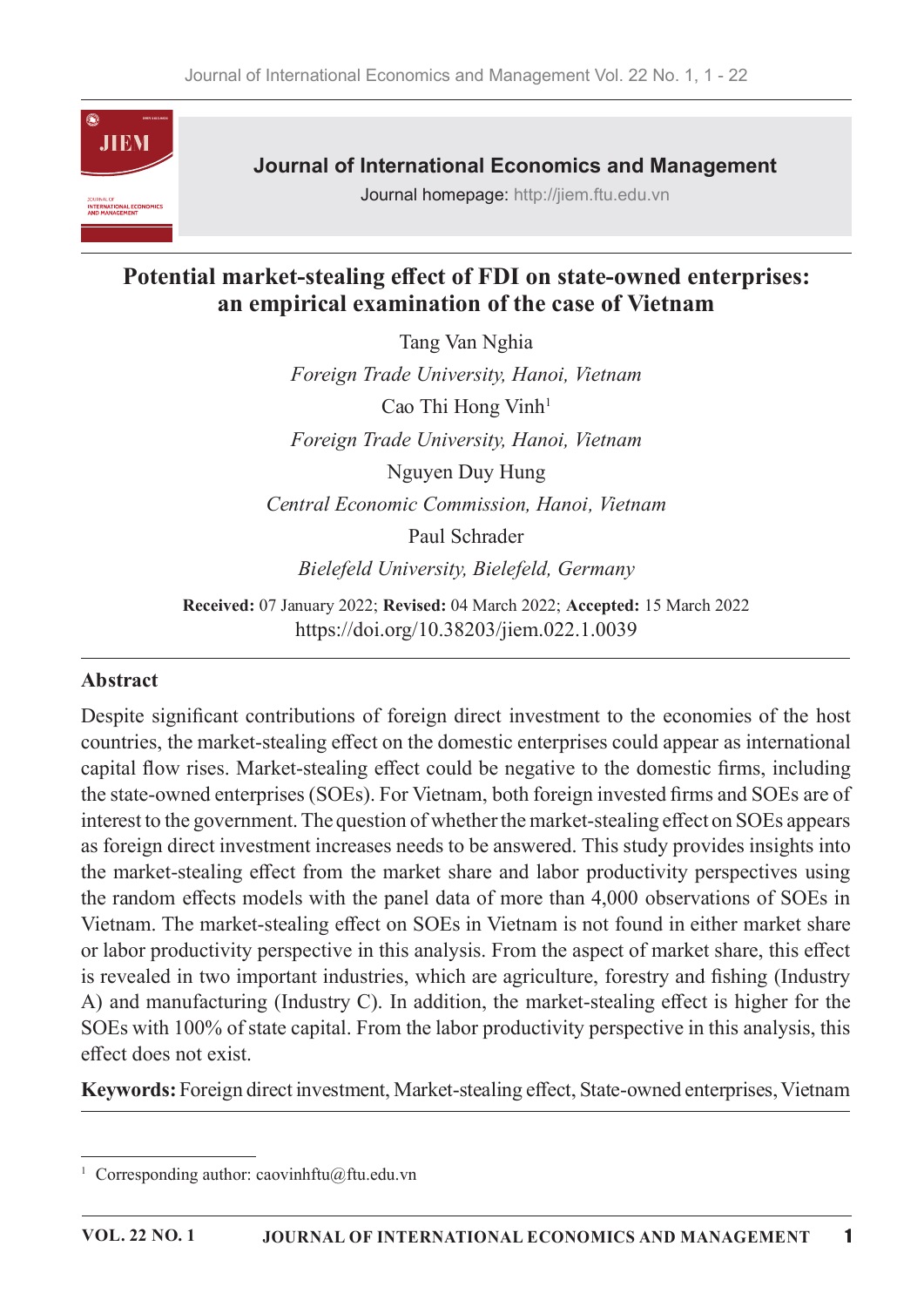## 1. Introduction

Foreign direct investment (FDI) is the international capital flow, which plays an important role in the capital accumulation process for host countries. For developing countries such as Vietnam, this type of capital has made a great contribution to its industrialization and modernization process. According to the United States Department of State (2020), Vietnam has attracted 143 billion USD in cumulative FDI over the period from 2010 to 2019. The government approved some significant FDI projects in 2019 such as the Beerco Limited's 3.9 billion USD acquisition of Vietnam Beverage, the Center of Techtronic Tools' project to develop a 650 million USD research and development center in Ho Chi Minh City, the Charmvit's 420 million USD for an amusement park and horse racing field in Hanoi, and the LG Display's 410 million USD expansion. During the period from 01 January 2021 to 20 November 2021, despite the difficulties faced due to the COVID-19 pandemic, Vietnam has still obtained 24.46 billion USD registered FDI and 17.1 billion USD has been implemented with  $1,577$  newly licensed projects (Figure 1). In the upcoming time, FDI value is expected to be higher as the Resolution 55 was issued and implemented. The Resolution 55 aims to attract 50 billion USD of FDI by 2030 by amending regulations that inhibit foreign investments and codifying quality, efficiency, advanced technology, and environmental protection criteria.



Figure 1. FDI inflows to Vietnam from 01 January 2021 to 20 November 2021

Source: General Statistics Office (2021b)

For the period from 2016 to 2020, manufacturing was the industry that attracted the highest amount of FDI, which was more than 91 billion USD (Figure 2). The second-ranked industry in FDI attraction was the real estate with more than 21 million USD. The power, gas, water, air conditioning, and the wholesale and retail, repair of vehicles industries had obtained a high value of FDI, which exceeded 10 million USD.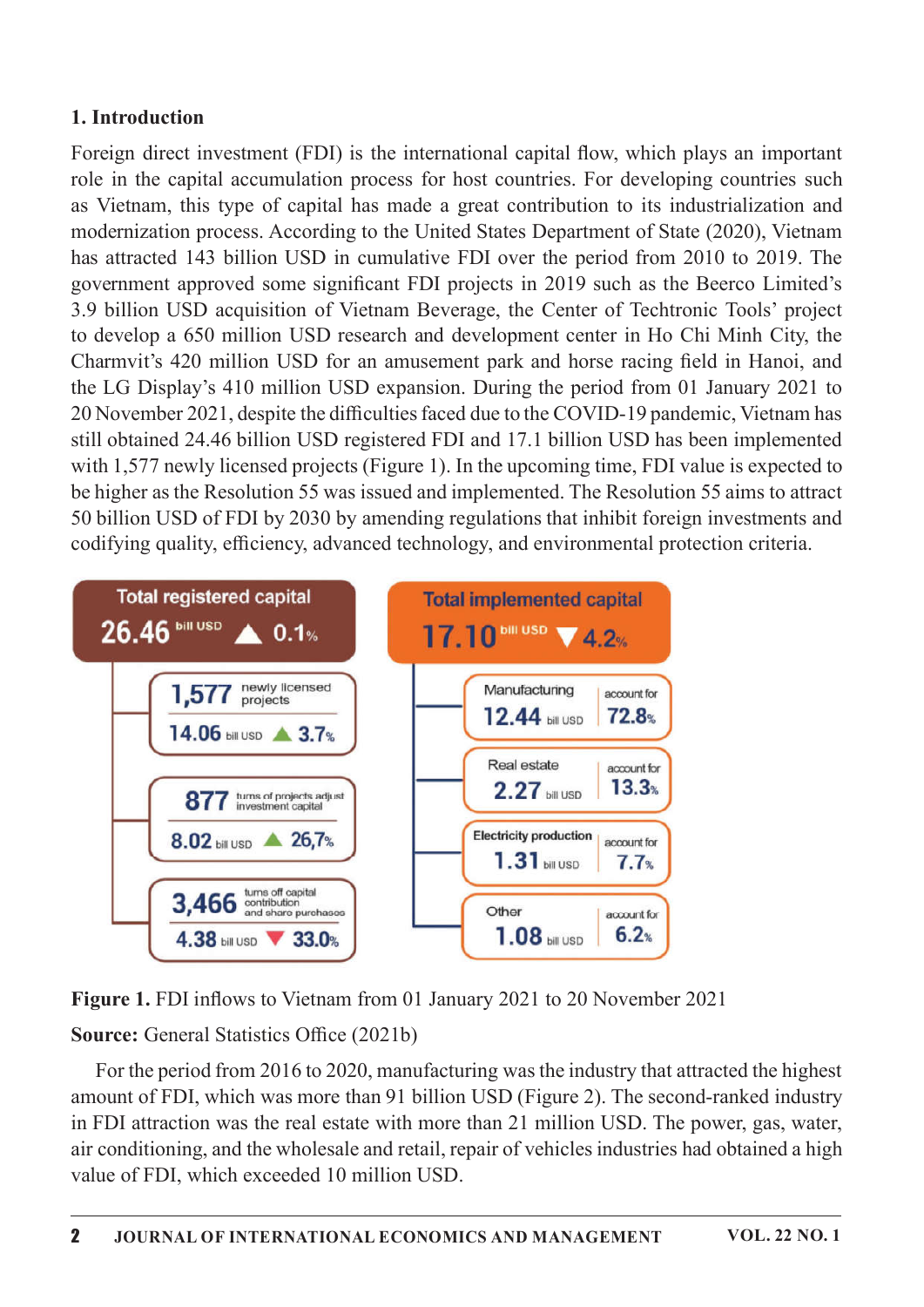

Figure 2. Leading industries in FDI inflow into Vietnam (by FDI value) from 2016 to 2020 Source: Statista (2021)

Despite the FDI's role in Vietnam's economy and the approval of the government for FDI projects, there have been many concerns about the possible negative effects of FDI on the local firms. One of those concerns is about the market-stealing effects of FDI on the state-owned enterprises (SOEs), which is an important pillar for the growth of developing countries.



Figure 3. Gross domestic product at current prices by some types of ownership for the period from 2005 to 2020 in Vietnam

**Source:** General Statistics Office (2021a)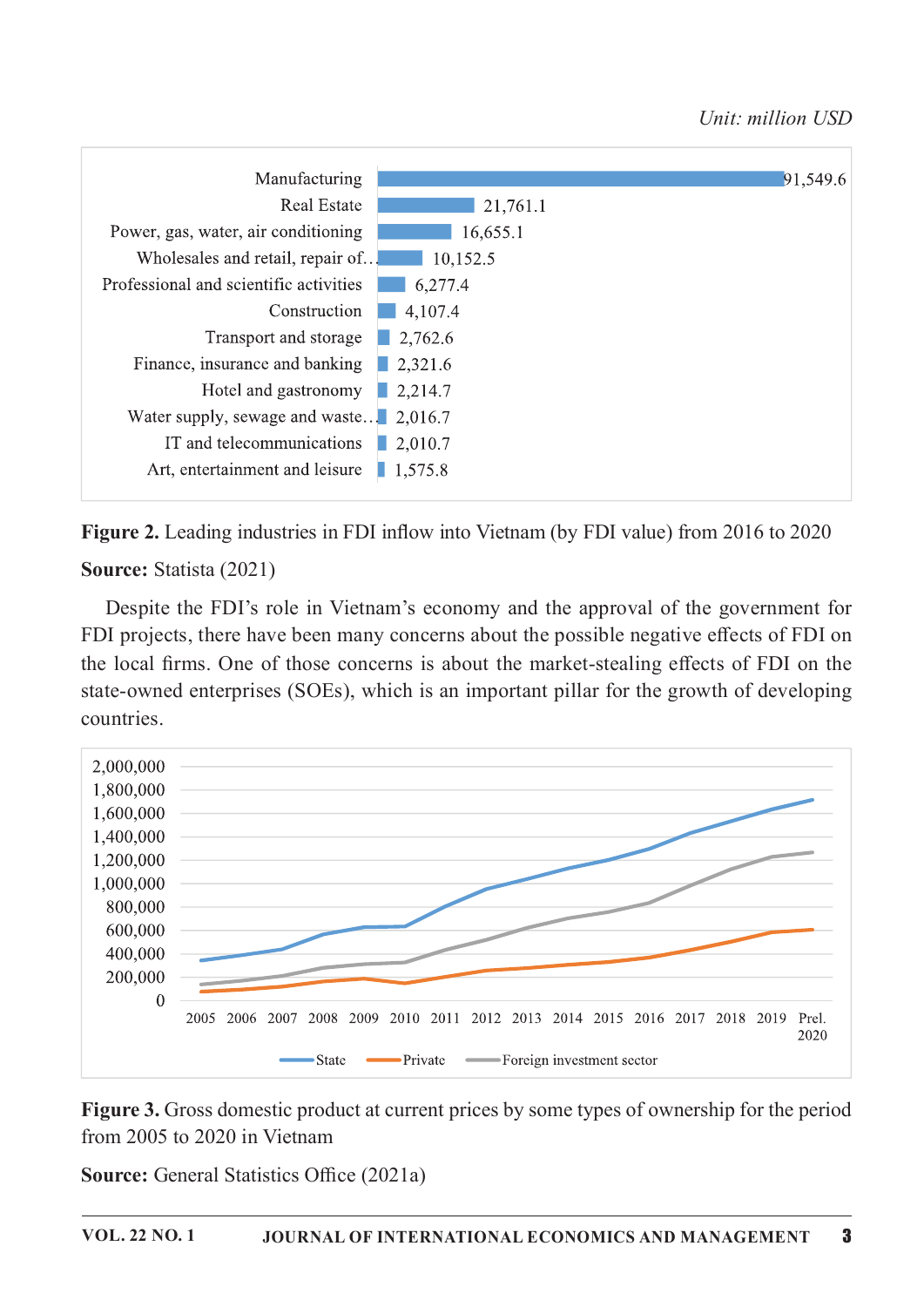The SOEs are the enterprises in which the government or the state owns the majority of its capital. The SOEs hold important resources of the state and do business in key sectors of the economy. They have a competitive advantage over other enterprises. The SOEs are allowed to use land and natural resources, which provide them the opportunities to become monopolists in some sectors or/and the conditions to do business in some fields. Profit maximization, in many cases, is not necessarily required for the SOEs' operation. The activities of the SOEs are often based on the state's orientation for the purpose of providing public goods or services.

Figure 3 shows that both state and foreign invested sectors increasingly contributed to the country's GDP for a long period from 1995 to 2020. However, the foreign invested sector seems to have a faster growth than that of the state one, possibly thanks to the strong financial capacity, high technology, and other ownership advantages of FDI investors. The concern regarding the market-stealing effect of FDI on SOEs has risen as this phenomenon could negatively affect the economy of Vietnam.

According to Aitken and Harrison (1999), the market-stealing effect has been considered in a number of studies. Generally, this effect appears when there is a decrease in the productivity, output or market share of the domestically owned firms as foreign investment increases. Researchers only focused on the perspectives of either market share or labor productivity as proxies for the market-stealing effect and have not taken the SOEs into consideration. There has been no research about this effect on SOEs from the aspects of market share and labor productivity in Vietnam. To bridge the gap, we are going to analyze the market-stealing effect on SOEs in Vietnam from the market share and labor productivity perspectives as FDI increases.

The remaining of this paper is structured as follows. Section 2 demonstrates the concepts of SOEs and FDI. Section 3 refers to the literature review and theoretical background of the market-stealing effect of FDI. Section 4 and 5 present the empirical strategies and data. Section 6 covers the quantitative result of the market-stealing effect of FDI on SOEs. Section 7 concludes the paper.

## 2. State-owned enterprises and foreign direct investment

#### 2.1 State-owned enterprises

There have been different definitions of SOEs. Vernon (1979) defines that SOEs from the international business perspective are tax collection agencies by producing and selling goods and services to the public, and they are expected to lead an industry's productivity growth. As a result, SOEs play a role in stimulating international trade by competing with foreign firms and raising the welfare of the other domestic firms in the same industry.

Meanwhile, the Organization for Economic Co-operation and Development - OECD (2009) defines SOEs as "business entities established by central and local governments, and whose supervisory officials are from the government." According to Rudy et al. (2016), the definition of OECD (2009) is based on the 100 percent SOEs. SOEs differ substantially from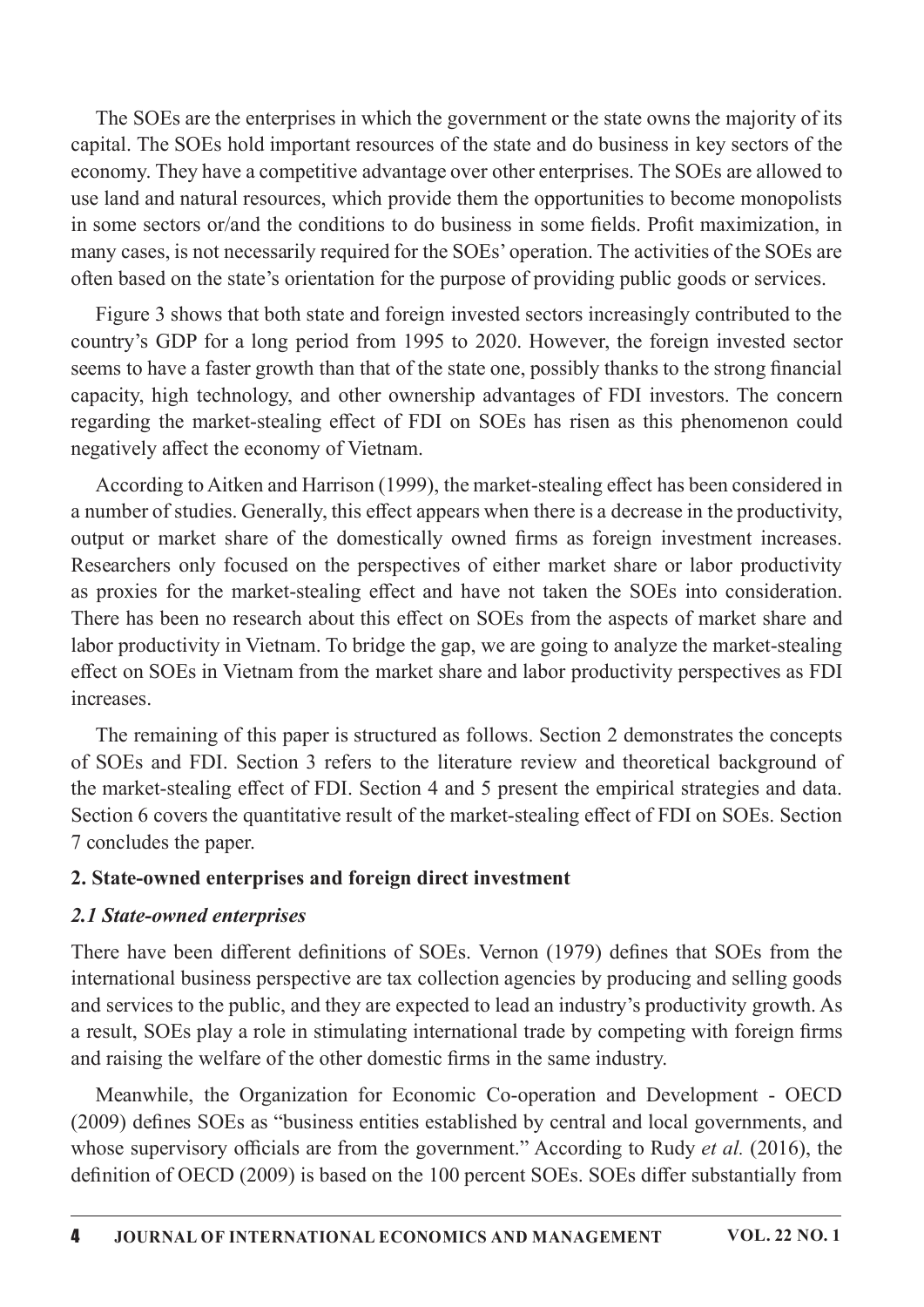privately owned enterprises (POEs) as SOEs pursue multiple goals such as economic and social objectives of the state and the profit objectives of the organization. That leads SOEs to behave differently from POEs.

In Vietnam, the views on the SOEs since 1990 have changed significantly. During the centrally planned economy, the SOEs are the enterprises that apply economic accounting according to the principle of planning, but not that of the market mechanism. From a legal perspective, the 1995 Law on State-owned enterprises of Vietnam defined that SOEs are the economic organizations that are invested by the state, established and managed by the state, conducting business or public-utility activities, in order to carry out socio-economic objectives assigned by the state (Article 1). Therefore, the SOEs are not necessarily wholly invested by the state. According to the 2005 Enterprise Law, "SOEs are enterprises in which the state owns more than 50% of the charter capital" (Clause 22, Article 4). However, the 2014 Enterprise Law defined "State-owned enterprises are enterprises in which 100% of charter capital is held by the state" (Clause 8, Article 4).

The change in the approach to the state's equity ratio stipulated in the legal documents shows that the state's policies have made many adjustments to adapt to the new situation, especially in accordance with the international commitments in the new generation of free trade agreements. According to Vietnam's 2020 Enterprise Law, "a SOE means an enterprise with more than 50% charter capital or voting shares of which is possessed by the state." SOEs shall be limited liability companies or joint stock companies, including: (i) wholly stateowned enterprises with 100% of charter capital invested by the state; (ii) partially state-owned enterprises with over 50% of charter capital or voting shares possessed by the state, except the wholly state-owned enterprises.

From all of these definitions, we could define SOEs as enterprises with a large part of capital belonging to the state. SOEs normally pursue two goals. According to Geddes (2008), the first goal of SOEs is profit. This goal is similar to that of POEs. The second one is the socioeconomic goal, which makes them different from POEs.

SOEs are often granted with advantages and preferential treatment to support them in fulfilling their responsibility claimed by the official authority (Tang Van *et al.*, 2016). Firstly, they obtain a soft budget constraint, meaning that they have a better opportunity to access capital even during financial downturns in comparison with POEs (Kornai, 1979). Secondly, among their shareholders, the government plays the role of long-term shareholders. For nonprofit goals, SOEs could enjoy long-term investment set by their big shareholders, which are the government (Chang, 2007). As a result, SOEs could have the chances to invest in projects with high short-term risks and high long-term returns, which are not of interest to the private sectors due to its high riskiness. Thus, SOEs own a greater risk appetite than that of POEs. This is regarded as capital market failure by Chang (2007).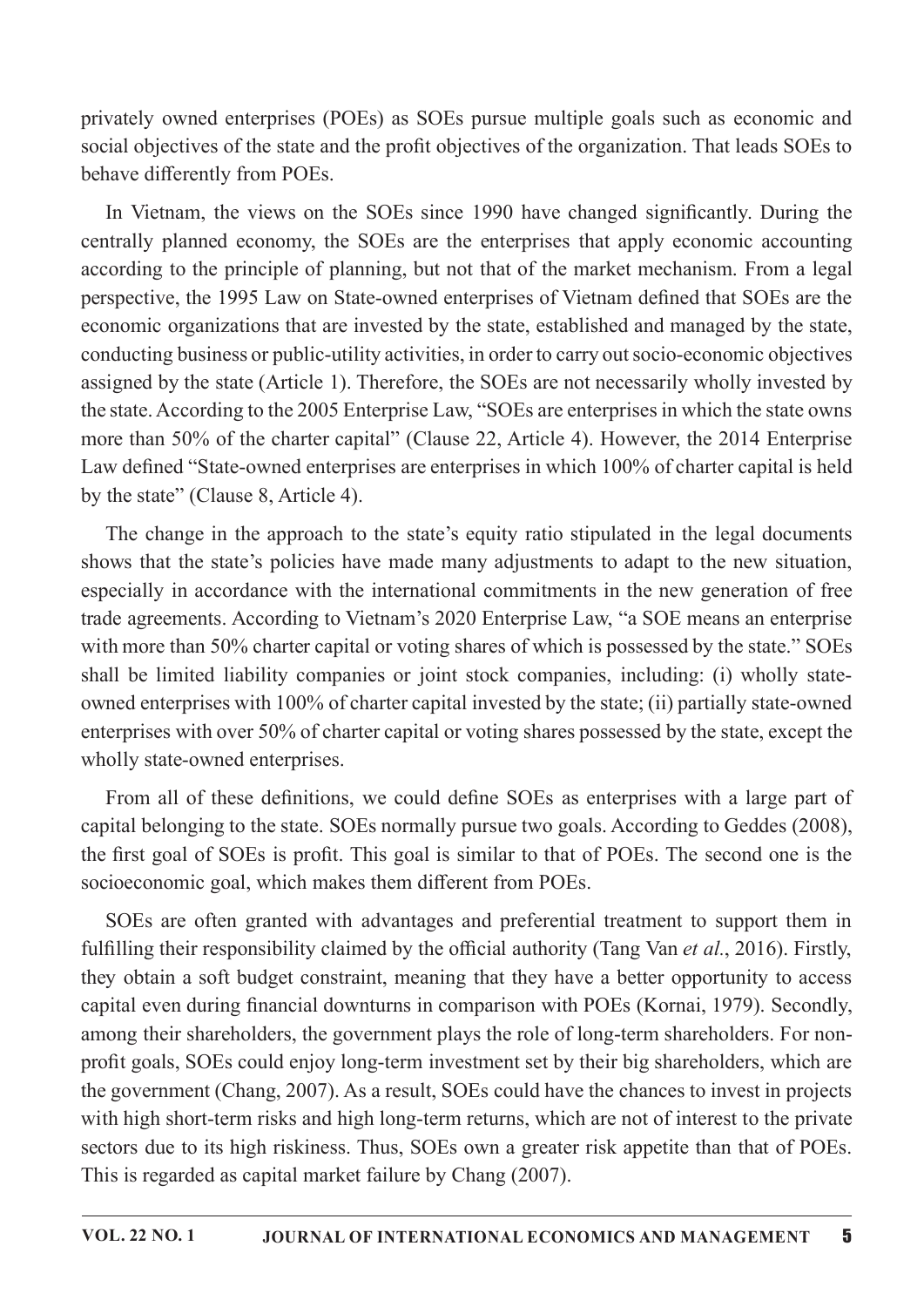#### 2.2 Foreign direct investment

FDI has also been defined in many ways by different organizations and provided in different laws of various countries. Among those, one of the most popularly accepted definitions has been provided by the International Monetary Fund - IMF (2004) in the Balance of Payment Manual, 5th edition in paragraph 359. According to the IMF (2004), "Direct investment is the category of international investment that reflects the objective of a resident entity in one economy obtaining a lasting interest in an enterprise resident in another economy." What was clarified by the IMF regarding the objective of "establishing lasting interest" is about the wish to "ensure a significant degree of influence by the direct investor". In further clarification, the IMF indicated that in order to achieve that long-term relationship, the investors "own 10 percent or more of the ordinary shares or voting power (for an incorporated enterprise) or the equivalent (for an unincorporated enterprise)." This definition has been mentioned in the Balance of Payment Manual,  $5<sup>th</sup>$  edition to adopt the Detailed Benchmark Definition of Foreign Direct Investment (OECD, 2018).

From the above-mentioned definition, some main characteristics could be found (Vu, 2012). The most important goal for investment under the form of FDI is the financial benefits such as profit, but not social ones. Although some FDI investors seem to carry out more corporate social responsibility activities, their greatest interest is how much the financial benefit could be achieved, as they are private investors. FDI investors determine investment activities, amount of invested capital, sectors for investment, business strategy, human resource allocation, etc. The second feature that could be found from the definition is the lasting interest of FDI investors in the invested enterprises, meaning that investors aims to establish a long-term relationship, which is demonstrated by their effective voice in management. The next point should be stressed is that the possession of a controlling right, which is decided on the basis of voting power, is essential for FDI investors. As considered by the IMF and OECD, the way for investors to obtain this key right is the ownership of 10 percent or more of the ordinary shares or voting power for an incorporated enterprise or the equivalent for an unincorporated enterprise. Finally, FDI promotes technology transfer as investors bring new modern technologies from their home countries to the host ones. In addition to equipment and machines, which are regarded as the hardware part of technology, investors also make contributions to the technology transfer process as they share their knowledge and apply a variety of updated practices into the business operation.

## 3. Literature review and theoretical background of the market-stealing effect of FDI

Regarding the market-stealing effect of FDI, the literature review and theoretical background mainly focus on its impacts on domestic firms, including SOEs. There seems to be no separate theoretical background analyzing the impact of the market-stealing effect on SOEs. The number of studies on this topic from the perspectives of market share and labor productivity is limited.

The theoretical background of the market-stealing effect of FDI on domestic firms in the host countries has been originally explained in the study of Aitken and Harrison (1999).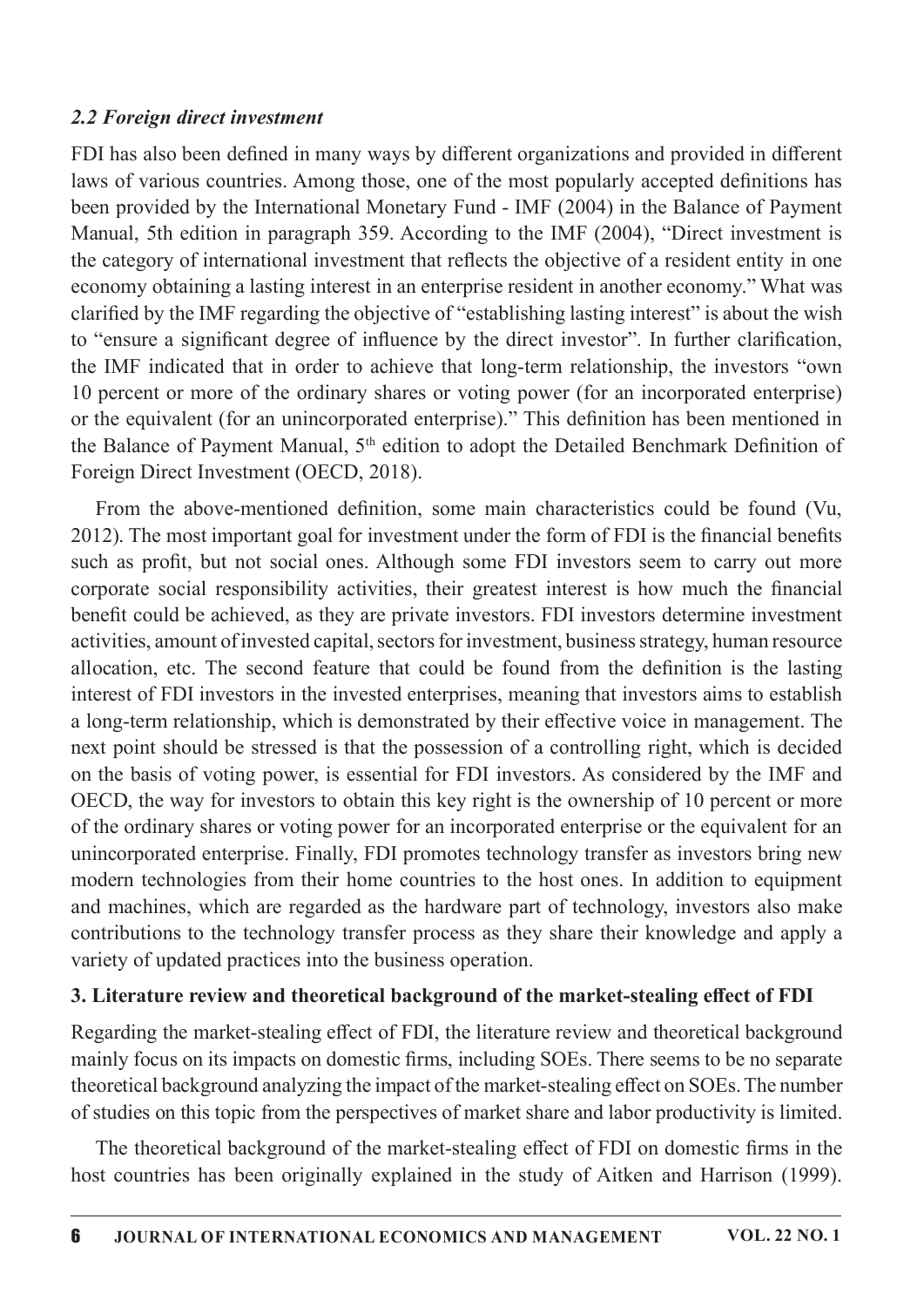According to them, the market-stealing effect could be considered to appear as there exists a decrease in the productivity, output or market share of domestically owned firms as foreign investment increases.

Due to the ownership of intellectual properties and strategic assets such as technological know-how, patents, intangible productive assets, broad business network, the multinational companies are considered to have the ownership advantages. With these advantages, they can compete with the domestic firms in the host countries. Hymer (1976) affirms that the productivity of these multinational corporations is higher than of domestic firms due to its superior production technologies and organizational techniques. Consequently, when faced with the fierce competition in the host countries' markets, the foreign firms with lower marginal costs will have an incentive in covering the fixed costs of production and, thus, can sell their products at lower prices. As a result, this will restrain the demand from domestic firms, leading to the reduction of the domestic firms' production and market share. Since the local firms have to cover their fixed costs over a smaller market, their productivity will fall.

Figure 4 illustrates the market-stealing effect from Aitken and Harrison (1999). The competition from foreign entrants forces the local plants to reduce their output along the average cost curve AC1 to the level of point B, despite the possibility of the positive spillover effect that helps domestic firms to reduce their average cost, shifting from AC0 to AC1. Hence, at the new equilibrium, the quantity supplied by domestic firms goes down.





## Source: Aitken and Harrison (1999)

Following Aitken and Harrison (1999), Hu and Jefferson (2002) analyzed a rich set of data from 1995 to 1999 of the large- and medium-sized companies in the Chinese electronics and textile industries, provided by the Chinese National Statistical Bureau. They found the negative and statistically significant spillover effects of FDI on productivity and market share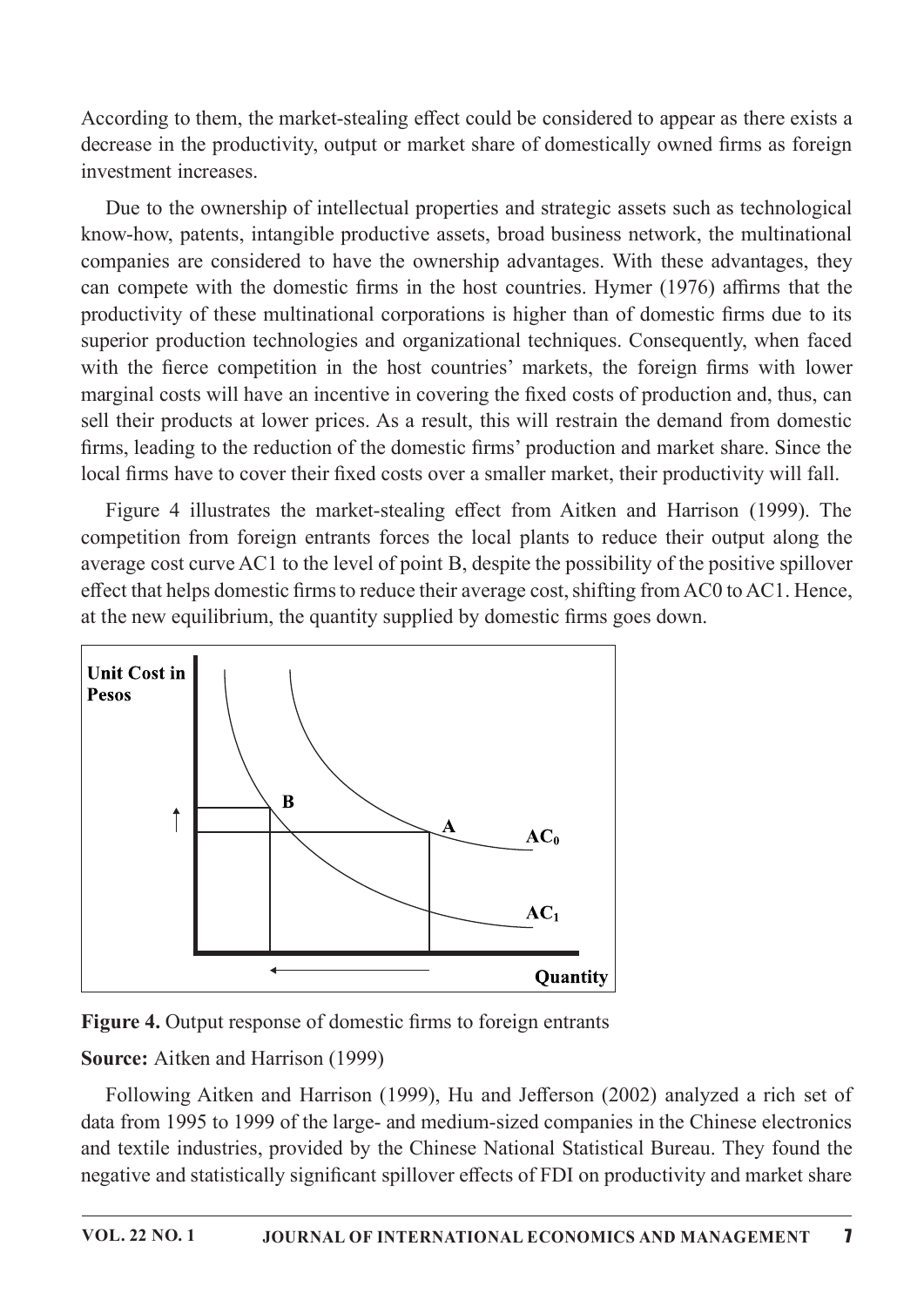of domestic firms in the textile industry in China. This result is consistent with the marketstealing explanation offered by Aitken and Harrison (1999). Using the 1994-2001 firm-level Czech data, Kosova  $(2010)$  reinforces the finding that the market-stealing effect appears as the presence of foreign firms significantly affects the growth and even the survival of domestic firms in the short run. According to Caves (1996) and Blomstrom *et al.* (2000), the likelihood that the entrance of multinational companies will crowd out local firms is larger in developing countries than in developed countries. The reason is that the technology gap between domestic and foreign firms in developing countries is normally larger than in developed ones. Lin and Kwan (2016) mention that the potential spillover effects such as the market-stealing effect had not achieved much attention from researchers despite its possible importance in the case of the Chinese firms. Choi (2018) analyzes the impact of the foreign investment on the sales of domestic firms using the 2006-2013 Korean firm-level data and shows that the marketstealing effect was more severe for small firms. Foreign firms does drive small domestic firms out from the domestic market and take away domestic market shares.

There have been some studies about the market-stealing effect of FDI on domestic firms in Vietnam. In a study regarding technological spillovers from FDI using firm-level data across 29 sectors for two different periods of 1995-1999 and 2000-2002, Le (2005) finds the evidence of weaker spillovers from FDI on the productivity of domestic industries in Vietnam over the later period. The market-stealing effect of the FDI on the domestic firms is due to the fact that there may be more competition created by FDI. However, this effect may only be contemporary. The spillover effects may turn positive if the domestic sectors develop well enough to be able to compete with the foreign sector and take advantage of the advanced technologies, know-how, and skills introduced through the FDI. Hoang and Pham (2010) examine the productivity spillover effect of FDI inflow in Vietnam during the period from 2003 to 2007. They estimate the factors and spillover effects of the FDI on the productivity of the domestic companies. They find that the presence of foreign multinationals is substantially positive for the domestic sector, and contributes to the productivity improvement of the local firms. This finding suggests that there is no marketstealing effect on the local firms. Pham  $(2016)$  uses a rich dataset of more than  $160,000$ Vietnamese firms across 28 industries and finds the market-stealing effect of FDI. The domestically owned enterprises lose their market share to their foreign-owned competitors when they compete directly with each other. According to Le et al. (2019), FDI has a positive effect on labor productivity in the long-term, which could mean that FDI has no market-stealing effect on the domestic firms. This study assesses the data for a long period from 1986 to 2014 using the methodology of the autoregressive distributed lag model by Pesaran et al. (2001) and the Granger causality test with the method of Toda and Yamamoto (1995). Nguyen et al. (2020) look into a sample of  $537,772$  Vietnamese enterprises from 2007 to 2015 and use the generalized methods of moments to examine the spillover effects of FDI on firm productivity. They find that the presence of the foreign entities negatively affects the productivity of the local firms. As Vietnam is still in the stage of attracting FDI, it requires more time for the domestic firms to learn and obtain benefits from this capital flow.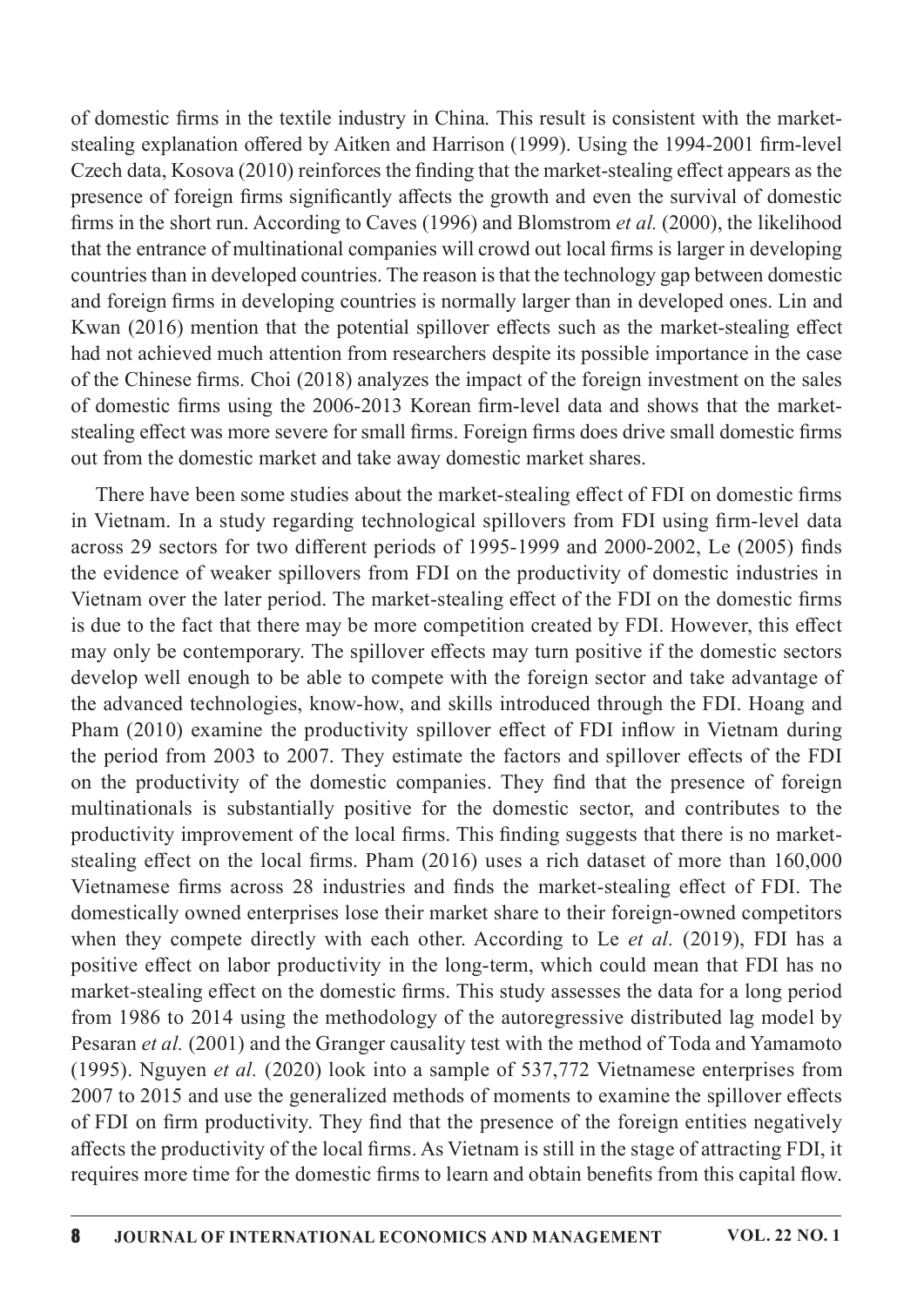Despite a wide range of studies about the market-stealing effect of FDI on domestic firms, there is limited research about this impact on SOEs. There has been no research about the market-stealing effect of FDI on SOEs in Vietnam in terms of market share and labor productivity.

# 4. Empirical strategies

For the purpose of clarifying the market-stealing effect of FDI on SOEs in Vietnam, we constructed our models with the dependent variables to be either the market share or the labor productivity of SOEs in Vietnam. Regarding the independent variables, we include the proxies of the number of foreign invested enterprises and the value of FDI by industries. We follow this idea of specification to adopt the measure of the presence of foreign ownership in the industry from Aitken and Harrison (1999).

For controlling firms' basic characteristics, we use capital intensity, age and size, which are normally included in the literature. We also include the dummies of province, sector and year for controlling the heterogeneity of firms across provinces, sectors and years.

 $Mkt_{ik} = \alpha_1 NuFIE_{kt}$  (or LnFIE<sub>kt</sub>) +  $\alpha_2$  Capital\_int<sub>ikt</sub> +  $\alpha_3 Ln\_em_{ikt} + \alpha_4 Ln\_age_{ikt} + \theta + \epsilon_{ikt}$  (1) Lnlaborpro<sub>ikt</sub> =  $\alpha_1$ NuFIE<sub>kt</sub> (or LnFIE<sub>kt</sub>) +  $\alpha_2$ Capital\_int<sub>ikt</sub> +  $\alpha_3$ Ln\_em<sub>ikt</sub> +  $\alpha_4$ Ln\_age<sub>ikt</sub> +  $\theta$  $+ \epsilon_{\text{ikt}}$  (2)

where i denotes the firm (or SOE i); k denotes the industry; t denotes the year; Mkt stands for the market share that is the ratio of the sales revenue of firm i from industry k and the sales revenue of industry k; Lnlaborpro denotes the natural logarithm of the labor productivity measured by the ratio of the sales revenue of firm i from industry k and the total number of labor of firm i working for industry k.

Regarding the independent variables, NUFIE denotes the number of foreign invested enterprises; LnFIE denotes the natural logarithm of the value of FDI invested in the industry; Capital int stands for the capital intensity of the firm calculated by taking the ratio of the value of fixed assets and the number of labor of the firm; Ln em presents the natural logarithm of the total number of employees; Ln age denotes the number of years in operation;  $\in$  is the error term; Θ includes dummies of industry, province and year.

The interested coefficient is  $\alpha_1$ , which shows whether the market-stealing effect of FDI on SOEs in Vietnam occurs or not.

As the panel data is expected to be used and given a short time period, we apply the random effects models (REM) for the above-mentioned two models so that not just the within-firm, but the between-firm effects could be considered.

## 5.Data

The sample used in this research consists of 4,146 observations of SOEs in 2017 and 2018 with more than 2,300 SOEs. The data have been taken from the annual enterprises surveys in Vietnam, which have been carried out by the General Statistics Office (GSO). These SOEs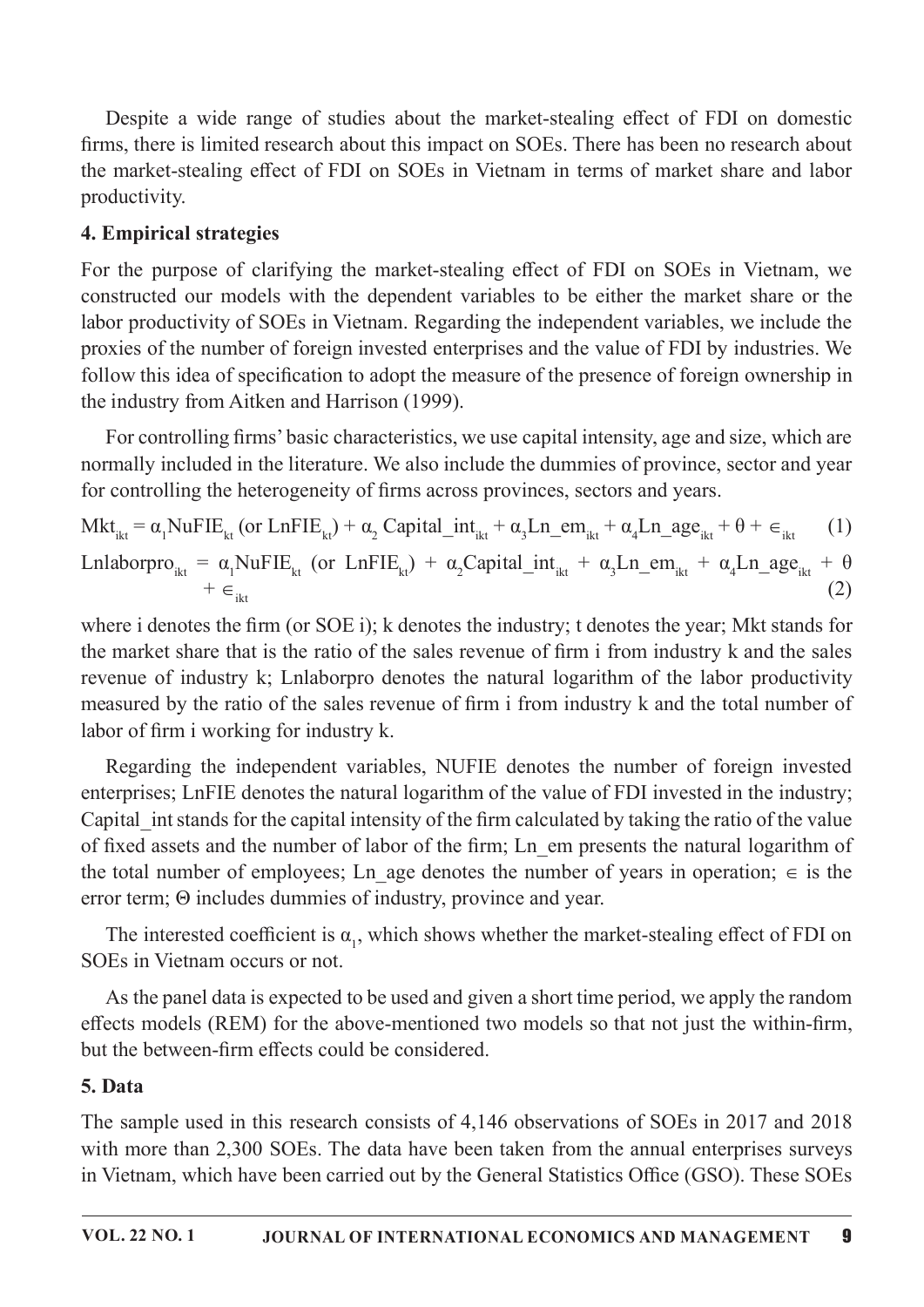are distributed across approximately 18 industries with the first level of VSIC 2007 with five digits, according to the Vietnam Standard Industrial Classification 2007.

Table 1 provides information about summary statistics of the variables (see Appendix 1 for the correlation among variables). The mean of Mkt, which measures the market share of SOE in a specific industry, is small, which reflects the fact that the contribution of sales revenue from SOEs is not high. However, the mean of Lnlaborpro is higher. Both proxies are used to check the market-steal effects and make the expected results more reliable.

| <b>Variable</b> | Obs   | <b>Mean</b> | Std. Dev. | Min            | <b>Max</b> |
|-----------------|-------|-------------|-----------|----------------|------------|
| Mkt             | 4,146 | 0.0019852   | 1.71E-02  | $1.32E-10$     | 0.938542   |
| Lnlaborpro      | 4,146 | 6.540524    | 1.651581  | $-2.19723$     | 14.73772   |
| <b>NuFIE</b>    | 4,146 | 2027.103    | 3040.446  | $\theta$       | 8270       |
| LnFIE           | 4,145 | 15.3246     | 2.030889  | 10.13986       | 18.28505   |
| Capital int     | 4,146 | 1863.801    | 7487.966  | $\overline{0}$ | 213306.5   |
| $Ln$ emp        | 4,146 | 4.954933    | 1.447544  | $\overline{0}$ | 10.83899   |
| Ln age          | 4,146 | 2.664506    | 0.761755  | $\overline{0}$ | 4.29046    |

Table 1. Summary statistics of variables

**Source:** The authors' calculation

# 6.Results

# 6.1 Baseline results of the market-stealing effect of FDI on SOEs

Table 2 shows the results of the market-stealing effect on SOEs in Vietnam as FDI increases with 4,146 observations from more than 2,300 SOEs in Vietnam in 2017 and 2018. The results are based on the REM with panel data.

From Table 2, the market-stealing effect of FDI on SOEs in Vietnam is not detected. For both cases with Mkt and Lnlaborpro as dependent variables, we find statistically insignificant coefficients for NuFIE, which is the number of foreign invested enterprises in an industry that the SOE operates, in Columns (1) and (3). For the case of LnFIE, which is the value of FDI in an industry that the SOE operates, we find statistically significant and positive coefficients, meaning that higher FDI leads to higher labor productivity of the SOEs. In particular, as FDI inflow to an industry increases by  $1\%$ , labor productivity of the SOE rises by 0.033%.

From these findings for the whole sample of SOEs in all industries, the effect of FDI value is detected on the SOEs' labor productivity. However, this effect is not negative as suggested by the market-stealing effect. This finding indicates that the rise in FDI value encourages the SOEs to raise their productivity in different ways. According to the White Book 2020 issued by the Ministry of Planning and Investment for the period from 2016 to 2018, the average growth rate of net revenue of the SOEs is 9.9% in comparison with the period of 2011-2015. That growth of the FDI is 91.3%. The value of return on assets of the SOEs in 2008 is 2%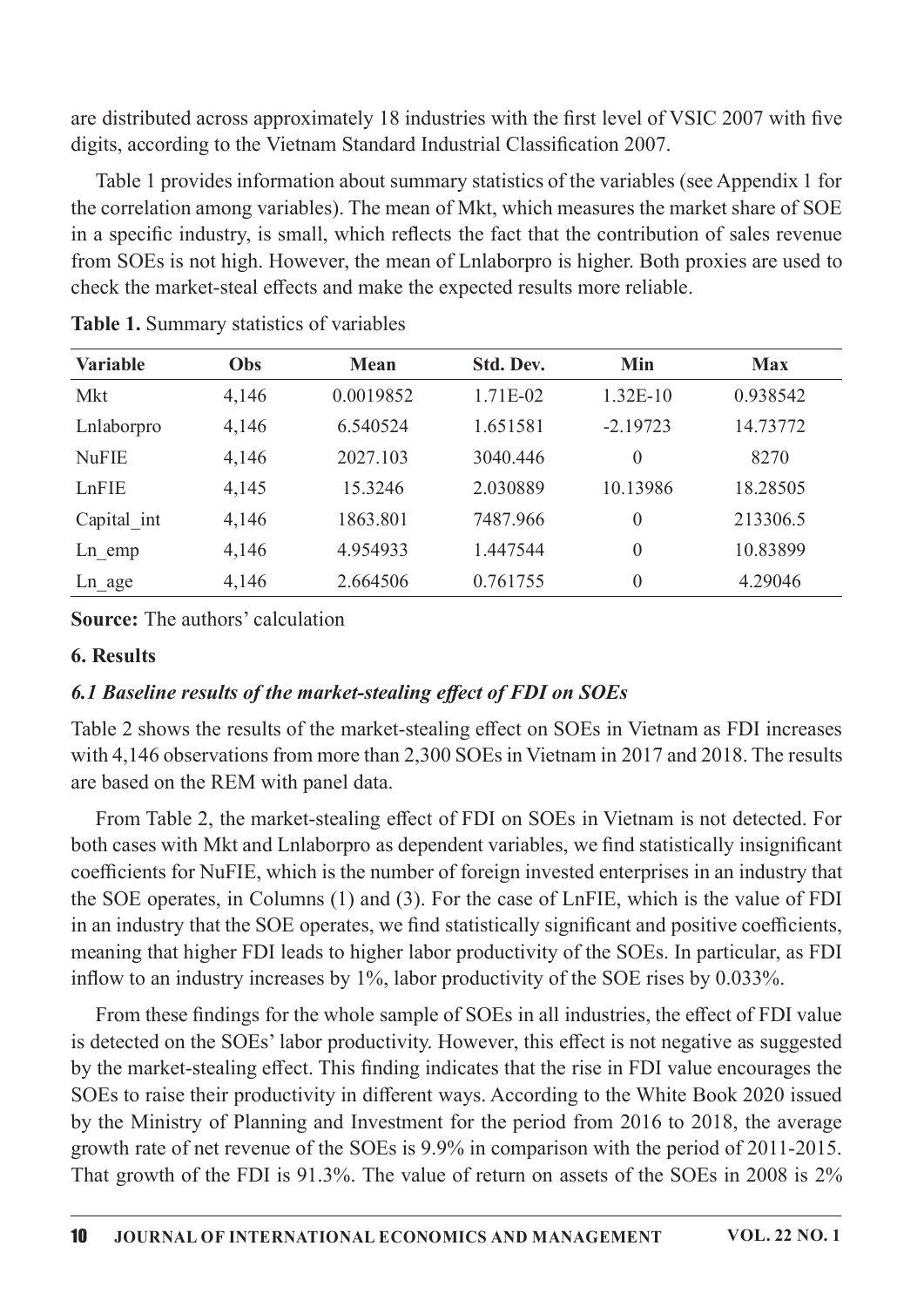and that of the FDI is 5.8%. The difference in those numbers makes it essential for the SOEs to find a way to raise their productivity to compete with the FDI firms. Regarding the effects of other controlled variables, the impacts are consistent as NuFIE and LnFIE are used. About capital intensity, the statistical significance is at the high level of 1%. Positive coefficients in all cases indicate that as the SOEs possess a higher capital intensity ratio, they could have higher market share and labor productivity.

|                  |               | <b>Mkt</b>    | Lnlaborpro   |              |  |
|------------------|---------------|---------------|--------------|--------------|--|
| <b>Variables</b> | (1)           | (2)           |              | (4)          |  |
| <b>NuFIE</b>     | 2.50e-07      |               | $-6.50e-05$  |              |  |
|                  | $(5.00e-07)$  |               | (0.000186)   |              |  |
| LnFIE            |               | $-9.56e-06$   |              | $0.0333*$    |  |
|                  |               | $(4.75e-05)$  |              | (0.0177)     |  |
| Capital int      | $3.21e-08***$ | 3.22e-08***   | 2.48e-05***  | 2.48e-05***  |  |
|                  | $(8.25e-09)$  | $(8.26e-09)$  | $(2.58e-06)$ | $(2.58e-06)$ |  |
| Ln emp           | $0.000638***$ | $0.000641***$ | $-0.0613***$ | $-0.0618***$ |  |
|                  | $(8.17e-05)$  | $(8.15e-05)$  | (0.0188)     | (0.0188)     |  |
| Ln age           | 0.000105      | 0.000102      | 0.0151       | 0.0146       |  |
|                  | (0.000204)    | (0.000204)    | (0.0376)     | (0.0376)     |  |
| Observations     | 4,146         | 4,145         | 4,146        | 4,145        |  |
| Number of id     | 2,344         | 2,344         | 2,344        | 2,344        |  |
| Industry         | Yes           | Yes           | Yes          | Yes          |  |
| Year             | Yes           | Yes           | Yes          | Yes          |  |
| Province         | Yes           | Yes           | Yes          | Yes          |  |

| Table 2. Result of the market-stealing effect of FDI on SOEs in Vietnam |  |
|-------------------------------------------------------------------------|--|

Notes: \*, \*\*, and \*\*\* denote the level of significance at 1%, 5%, and 10%, respectively. The REM for panel data has been applied. Number of id is the identification number of SOEs considered in the sample. Industry, year, and province dummies are included.

# **Source:** The authors' calculation

There exist opposite effects of firm size on market size and labor productivity of the SOEs. While larger firm size raises the SOEs' market share, it leads to reduction in labor productivity. Normally, SOEs pursue two main goals, including financial and socioeconomic ones. The larger firm size of the SOEs could be a signal for a more important socioeconomic role, which is required by the government. As a result, they could obtain better financial support from the government and have more opportunities to raise their market share in a specific industry. However, as the firm size rises without an equivalent growth rate of revenues, it will lead to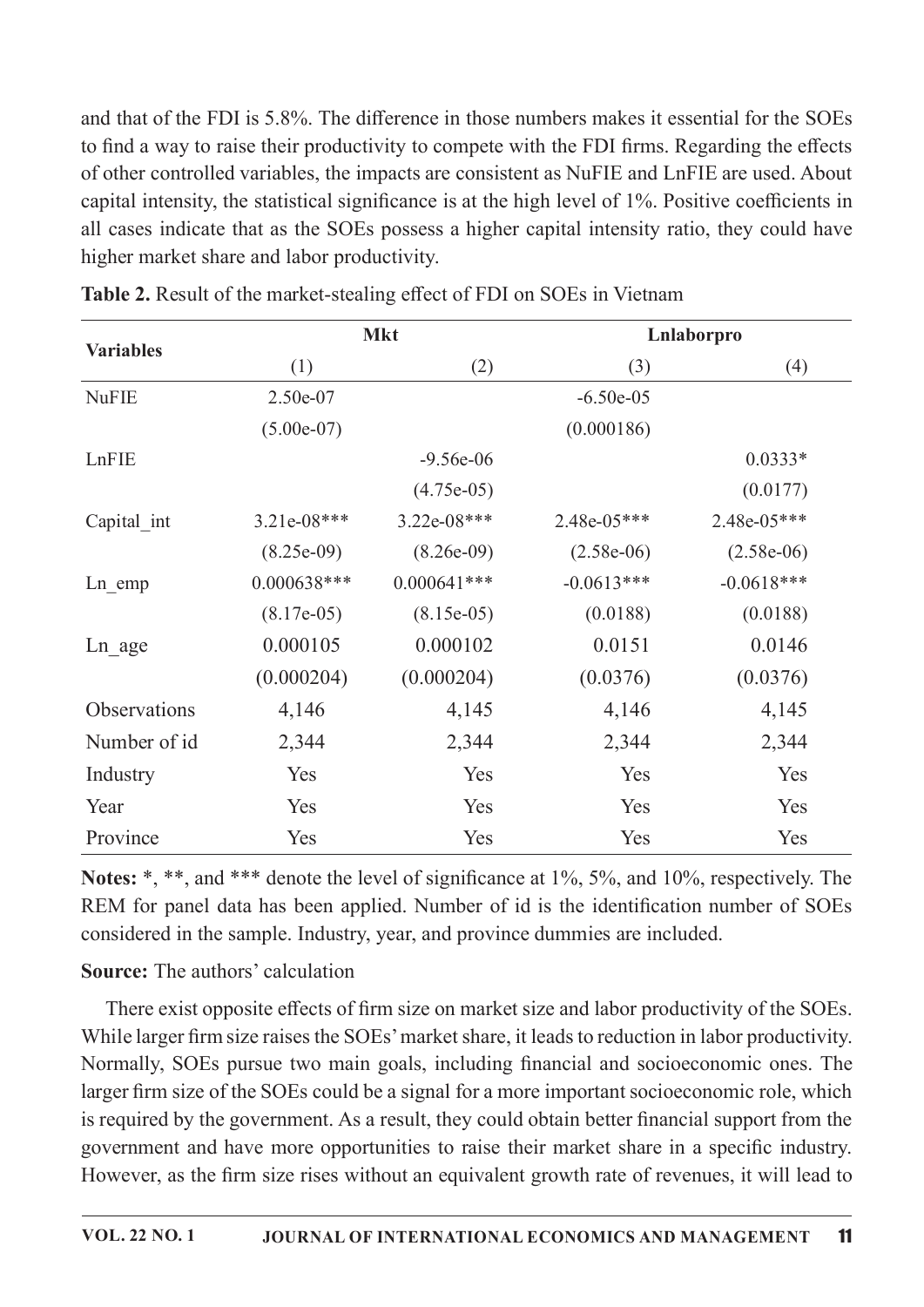a reduction in the labor productivity of those SOEs. The age of the SOEs has no significant effects on both market size and labor productivity.

# 6.2 Further results of the market-stealing effect of FDI on  $SOES$

# 6.2.1 Results of market-stealing effect by some key industries

The SOEs in the sample are distributed across 18 industries according to the VSIC (2007). However, we discover the existence of the market-stealing of the FDI on SOEs in Vietnam for five key industries, which are agriculture, forestry and fishing (Industry A); manufacturing (Industry C); construction (Industry F); wholesale and retail trade; repair of motor vehicles and motorcycles (Industry G); professional, scientific and technical activities (Industry M). Industries A, C, F, and G are selected as they are the top four industries with the highest number of SOEs as shown in Appendix 2. Industry M is included as it is among three industries that have the highest number of FDI enterprises together with Industries C and G. Appendix 3 presents the list of those three industries.

|                     | <b>Mkt</b>    |                |               |              |               |  |
|---------------------|---------------|----------------|---------------|--------------|---------------|--|
| <b>Variables</b>    | (1)           | (2)            | (3)           | (4)          | (5)           |  |
| <b>NuFIE</b>        | $-1.34e-05**$ | $-4.21e-08***$ | $-3.28e-07$   | 7.58e-09     | $-1.79e-06$   |  |
|                     | $(5.22e-06)$  | $(1.55e-08)$   | $(4.18e-07)$  | $(1.42e-07)$ | $(1.21e-06)$  |  |
| Capital int         | $4.27e-08***$ | $2.77e-08***$  | $9.02e-08$    | $8.37e-10$   | 4.95e-08***   |  |
|                     | $(9.86e-09)$  | $(4.53e-09)$   | $(5.58e-08)$  | $(6.69e-09)$ | $(1.60e-08)$  |  |
| $Ln$ emp            | $0.000318***$ | $7.17e-05***$  | $0.000132***$ | $1.30e-0.5$  | $0.000784***$ |  |
|                     | $(6.22e-05)$  | $(1.54e-05)$   | $(4.42e-05)$  | $(1.59e-05)$ | (0.000254)    |  |
| Ln age              | $0.000292**$  | $3.61e-07$     | 5.14e-05      | $0.000165**$ | $-0.000167$   |  |
|                     | (0.000145)    | $(2.94e-05)$   | $(9.17e-05)$  | $(7.89e-05)$ | (0.000555)    |  |
| <b>Observations</b> | 621           | 781            | 359           | 558          | 137           |  |
| Number of id        | 343           | 442            | 220           | 324          | 80            |  |
| Industry            | A             | $\mathcal{C}$  | F             | G            | M             |  |
| Year                | Yes           | Yes            | Yes           | Yes          | Yes           |  |
| Province            | Yes           | Yes            | Yes           | Yes          | Yes           |  |

Table 3. Result of the market-stealing effect of FDI on SOEs in Vietnam by some key industries by market share

Notes: \*, \*\*, and \*\*\* denote the level of significance at 1%, 5%, and 10%, respectively. The REM for panel data has been applied. Number of id is the identification number of SOEs considered in the sample; Industries: A - Agriculture, forestry and fishing; C - Manufacturing; F - Construction; G - Wholesale and retail trade; repair of motor vehicles and motorcycles; M - Professional, scientific and technical activities. Year and province dummies are included.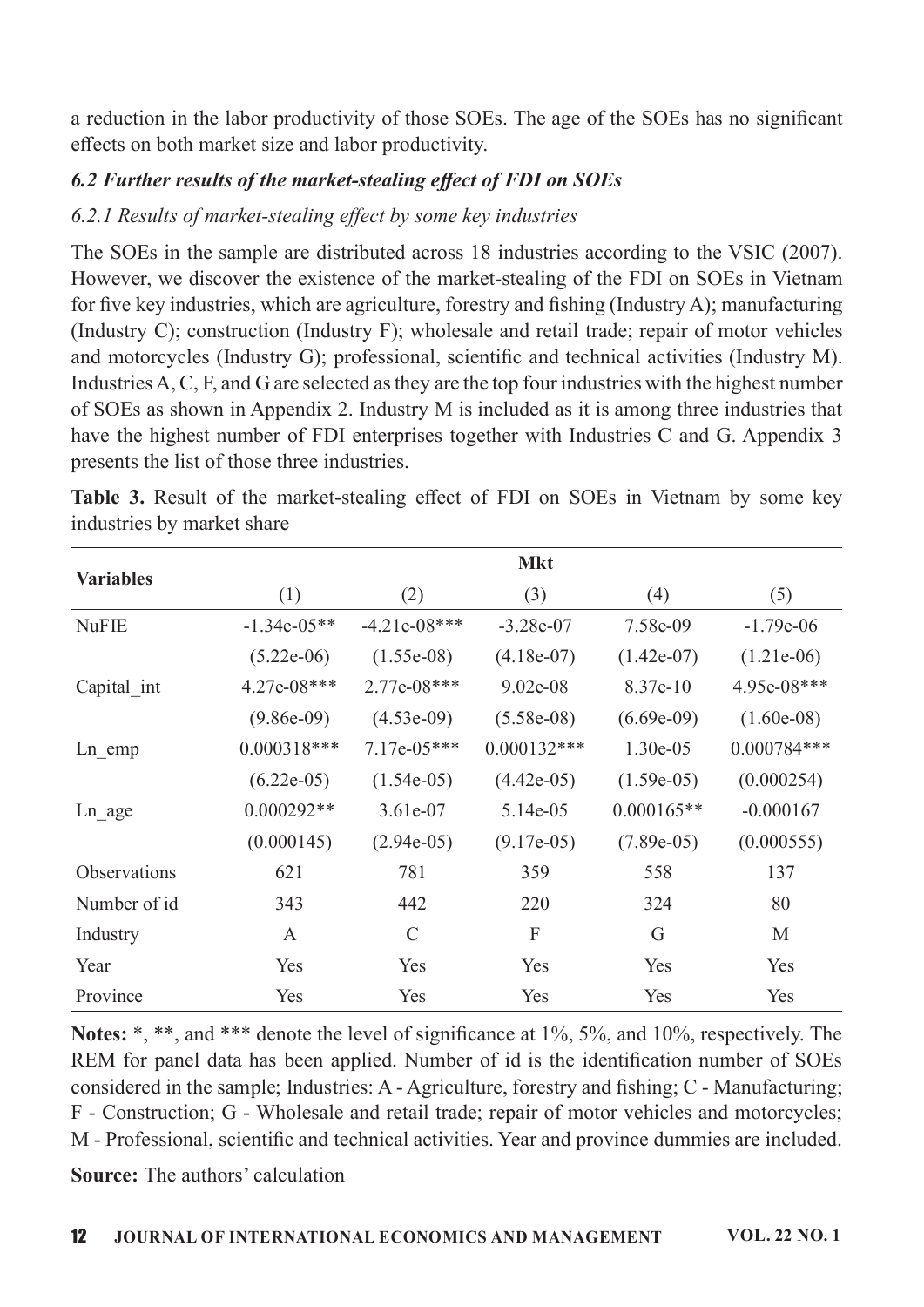Tables 3 and 4 present different results regarding the existence of the market-stealing effect of FDI on SOEs from the perspectives of market share and labor productivity. Regarding the market share from Table 3, the increase in the number of foreign invested enterprises significantly reduces the market share of the SOEs in two industries of agriculture, forestry and fishing (Industry A) and manufacturing (Industry C). The higher magnitude of the coefficient for Industry C shows that the impact of FDI on SOEs in the manufacturing industry is larger than that in the agriculture, forestry and fishing industry. The results are also consistent as the variable of LnFIE is used (Appendix 5). For the other industries, in spite of being statistical insignificance, the coefficients are negative. These findings capture the negative effects of the increase in the number of foreign invested enterprises on market share of the SOEs in those industries.

Looking into the manufacturing industry in Figure 2, it has been the leading one in attracting FDI with more than 91 billion USD for the period from 2016 to 2020. As a result, the SOEs operating in this industry seem to face fierce competition with foreign invested enterprises in comparison with the SOEs in other industries.

About labor productivity, the results from Table 4 support the argument that the FDI raises labor productivity of the SOEs in all key industries. Even when capital intensity is controlled for, the effects of the number of foreign invested enterprises are statistically significant for almost all cases. The outcomes obtained as the independent variable changes to LnFIE (Appendix 6) are consistent with what has been achieved from Table 4.

In the agriculture, forestry and fishing (Industry A) and manufacturing (Industry C), the FDI does lead to the reduction of the market share of the SOEs. However, it helps these firms to raise their labor productivity. That means the market-stealing effect occurs for these two industries from the perspective of market share, but not from labor productivity perspective. In contrast, for the construction (Industry F), wholesale and retail trade; repair of motor vehicles and motorcycles (Industry G), and professional, scientific and technical activities (Industry M), the market-stealing effect does not occur and the labor productivity of the SOEs operating in these industries even rises when the number of foreign invested enterprises and the value of FDI invested in these industries go up.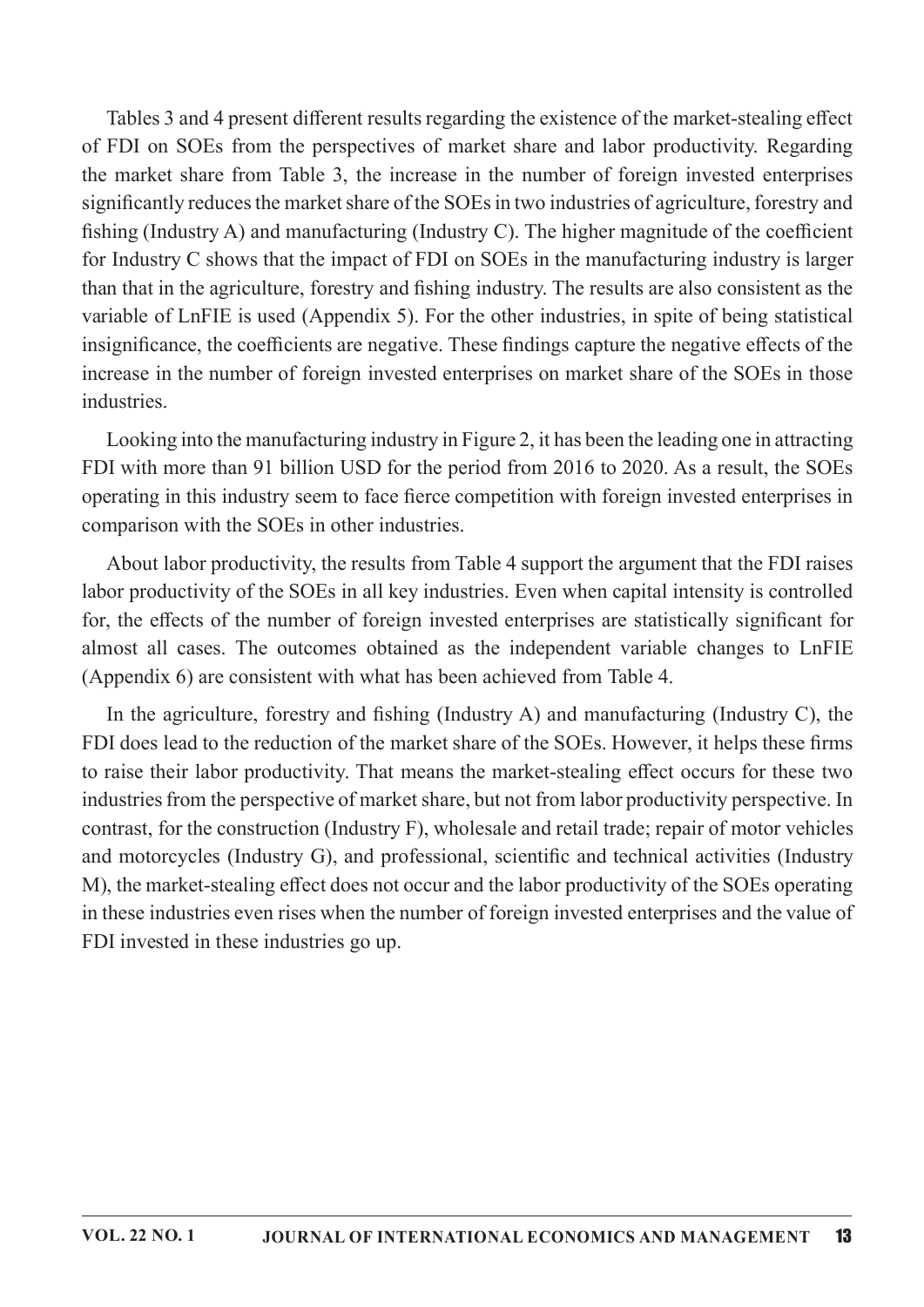|                  |               |               | Lnlaborpro   |               |               |
|------------------|---------------|---------------|--------------|---------------|---------------|
| <b>Variables</b> | (1)           | (2)           | (3)          | (4)           | (5)           |
| <b>NuFIE</b>     | $0.0508***$   | $0.000767***$ | $0.0103***$  | $0.00391***$  | $0.00317***$  |
|                  | (0.00407)     | $(4.14e-05)$  | (0.000567)   | (0.000251)    | (0.000472)    |
| Capital int      | $5.17e-05***$ | $-7.48e-06$   | $0.000155**$ | $0.000131***$ | $1.62e-05***$ |
|                  | $(7.55e-06)$  | $(1.52e-05)$  | $(7.73e-05)$ | $(3.45e-05)$  | $(6.23e-06)$  |
| $Ln$ emp         | $-0.310***$   | $0.175***$    | $-0.258***$  | $-0.191***$   | 0.0379        |
|                  | (0.0483)      | (0.0440)      | (0.0606)     | (0.0638)      | (0.0988)      |
| Ln age           | $-0.0350$     | $-0.257***$   | 0.0931       | $0.352**$     | 0.332         |
|                  | (0.113)       | (0.0769)      | (0.125)      | (0.152)       | (0.217)       |
| Observations     | 621           | 781           | 359          | 558           | 137           |
| Number of id     | 343           | 442           | 220          | 324           | 80            |
| Industry         | A             | $\mathcal{C}$ | F            | G             | M             |
| Year             | Yes           | Yes           | Yes          | Yes           | Yes           |
| Province         | Yes           | Yes           | Yes          | Yes           | Yes           |

Table 4. Results of the market-stealing effect of FDI on SOEs in Vietnam by some key industries by labor productivity

Notes: \*, \*\*, and \*\*\* denote the level of significance at  $1\%$ ,  $5\%$ , and  $10\%$ , respectively. The REM for panel data has been applied. Number of id is the identification number of SOEs considered in the sample; Industries: A - Agriculture, forestry and fishing;  $C$  - Manufacturing; F - Construction; G -Wholesale and retail trade; repair of motor vehicles and motorcycles; M - Professional, scientific and technical activities. Year and province dummies are included.

## **Source:** The authors' calculation

# $6.2.2$  Results of market-stealing effect by types of SOEs

For further discovery about whether the market-stealing effect of FDI on SOEs could be subjected to types of the SOEs, the estimations have been carried out for main types of the SOEs with a large number of SOEs categorized in the survey data. These include one-member limited liability enterprises having  $100\%$  central/local state capital (type  $1\&2$ ) and joint stock or limited liability enterprises having more than 50% of capital to be state one (type 3). Appendix 4 presents the number of observations by types of state-owned enterprises in the sample.

From the market share perspective, Table 5 shows that as the number of foreign invested enterprises or the value of FDI invested in a certain industry increases, the market share of the SOEs reduces for both one-member limited liability enterprises having 100% central/local state capital and joint stock or limited liability enterprises with more than 50% of state capital. The effects on the 100% state capital SOEs are higher than that on the SOEs with less state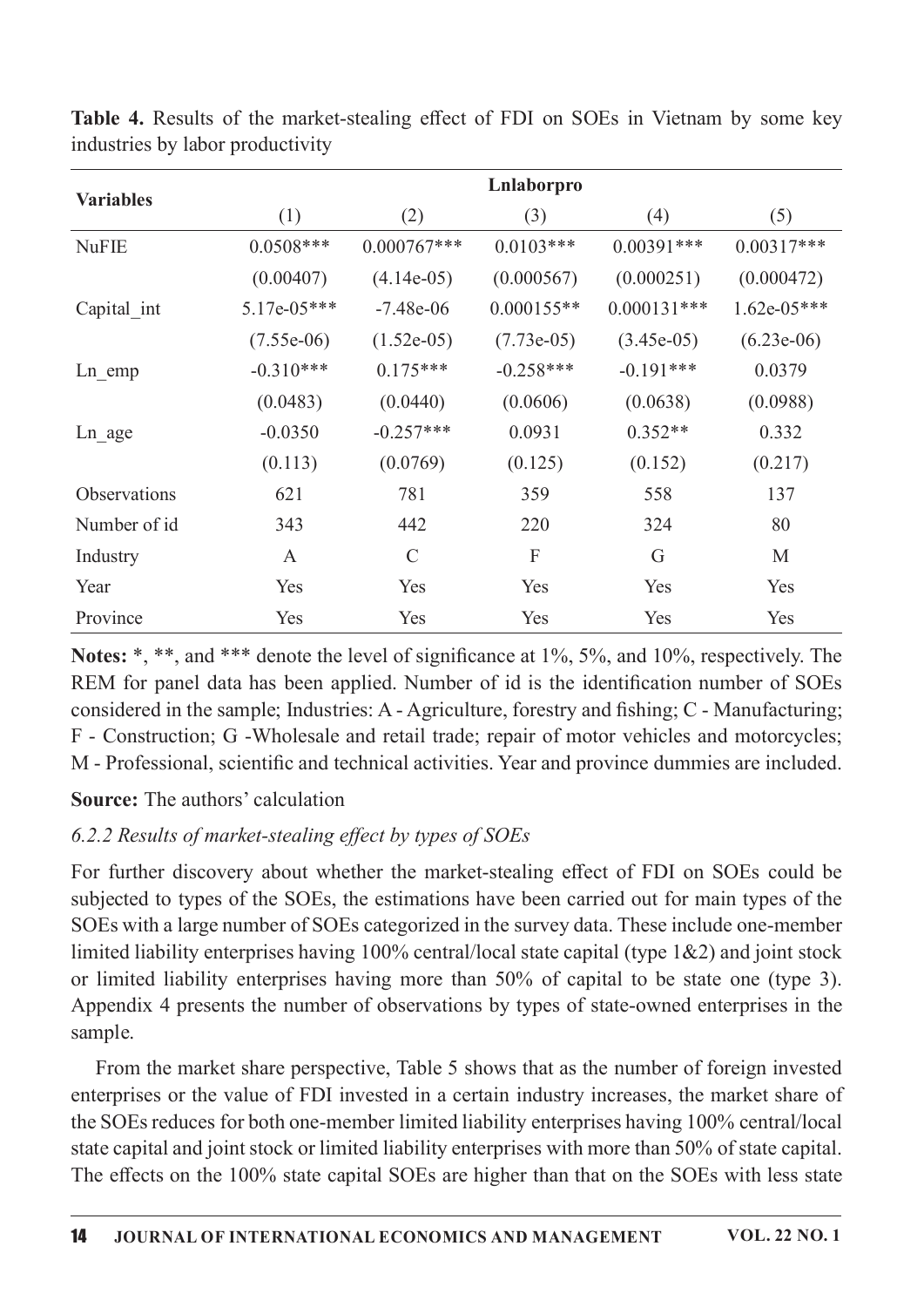capital, meaning that the stealing effect of the FDI on SOEs is more prominent for the SOEs with higher percentages of state capital.

|                  |                | <b>Mkt</b>    |                 |                |  |  |  |
|------------------|----------------|---------------|-----------------|----------------|--|--|--|
| <b>Variables</b> | (1)            | (2)           | (3)             | (4)            |  |  |  |
| <b>NuFIE</b>     | $-4.09e-07***$ | $-2.71e-07**$ |                 |                |  |  |  |
|                  | $(1.14e-07)$   | $(1.38e-07)$  |                 |                |  |  |  |
| LnFIE            |                |               | $-0.000306$ *** | $-9.09e-05***$ |  |  |  |
|                  |                |               | (0.000107)      | $(2.44e-05)$   |  |  |  |
| Capital int      | $3.13e-08*$    | $2.44e-08$    | $3.53e-08**$    | $1.37e-08**$   |  |  |  |
|                  | $(1.75e-08)$   | $(6.69e-08)$  | $(1.76e-0.8)$   | $(6.40e-09)$   |  |  |  |
| Ln emp           | $0.00117***$   | $0.000920***$ | $0.00116***$    | $0.000282***$  |  |  |  |
|                  | (0.000191)     | (0.000330)    | (0.000191)      | $(5.64e-05)$   |  |  |  |
| Ln age           | 0.000598       | $-0.00141**$  | 0.000584        | 2.85e-05       |  |  |  |
|                  | (0.000498)     | (0.000600)    | (0.000499)      | (0.000143)     |  |  |  |
| Observations     | 1,552          | 2,295         | 1,552           | 2,294          |  |  |  |
| Number of id     | 907            | 1,324         | 907             | 1,324          |  |  |  |
| Industry         | Yes            | Yes           | Yes             | Yes            |  |  |  |
| Year             | Yes            | Yes           | Yes             | Yes            |  |  |  |
| Province         | Yes            | Yes           | Yes             | Yes            |  |  |  |
| SOEtype          | 1 & 22         | 3             | 1 & 22          | 3              |  |  |  |

Table 5. Result of the market-stealing effect of FDI on SOEs in Vietnam by types of SOEs by market share

Notes: \*, \*\*, and \*\*\* denote the level of significance at 1%, 5%, and 10%, respectively. The REM for panel data has been applied. Number of id is the identification number of SOEs considered in the sample. SOE type 1: one-member limited liability enterprise having 100% central state capital; type 2: one-member limited liability enterprise having 100% local state capital; type 3: joint stock or limited liability enterprise having more than 50% capital to be state one. Industry, year, and province dummies are included.

## **Source:** The authors' calculation

Regarding labor productivity, on the contrary with the effect on market share, the rise in the number of foreign invested enterprises and the value of FDI significantly helps to increase labor productivity of joint stock and limited liability enterprises that have more than 50% of the capital invested by the state. The impact of FDI on SOEs with less state capital is higher.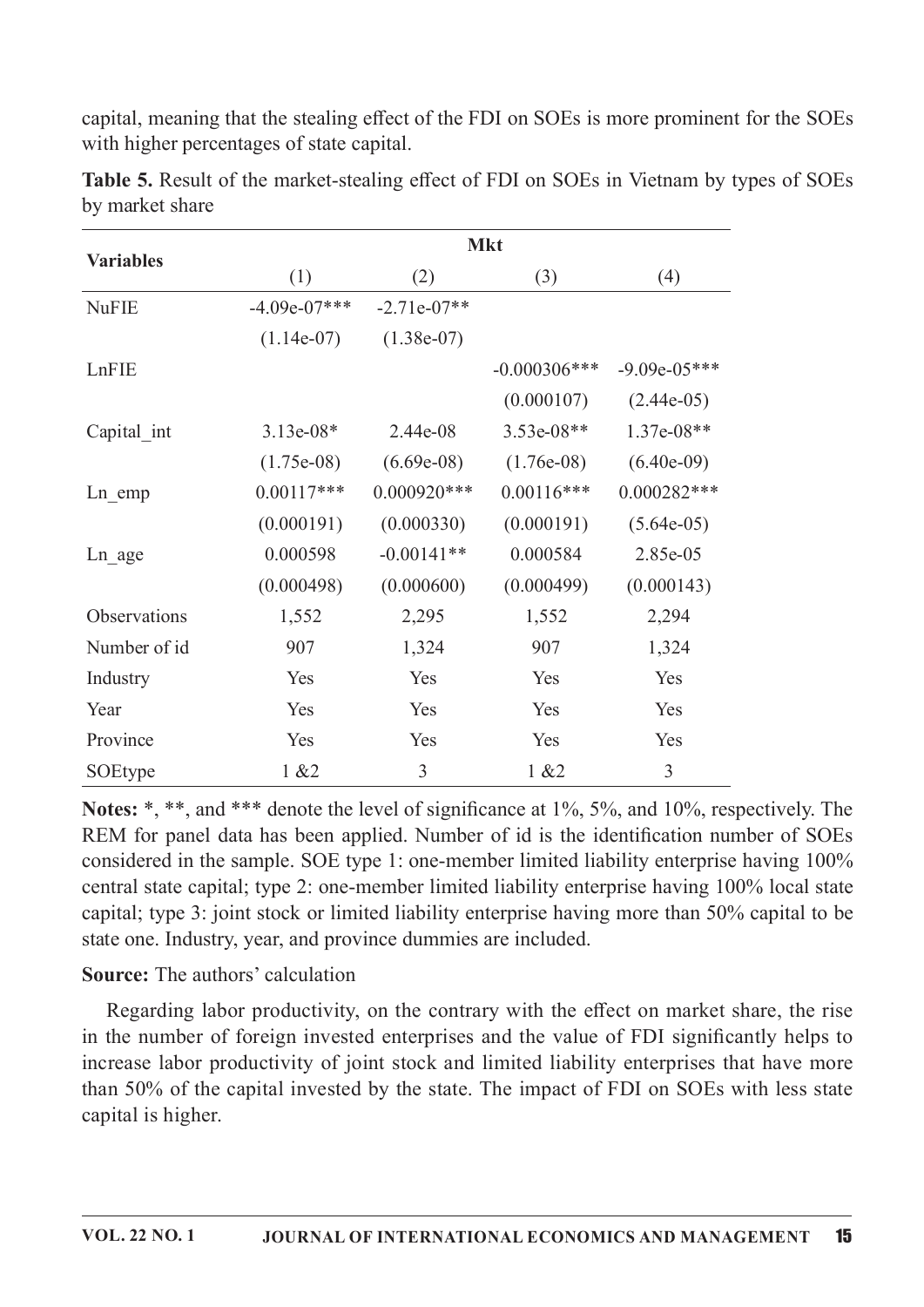|                  | Lnlaborpro    |               |              |               |  |  |  |
|------------------|---------------|---------------|--------------|---------------|--|--|--|
| <b>Variables</b> | (1)           | (2)           | (3)          | (4)           |  |  |  |
| <b>NuFIE</b>     | 2.78e-05      | $4.39e-05***$ |              |               |  |  |  |
|                  | $(1.93e-05)$  | $(1.28e-05)$  |              |               |  |  |  |
| LnFIE            |               |               | $0.0881***$  | $0.117***$    |  |  |  |
|                  |               |               | (0.0226)     | (0.0146)      |  |  |  |
| Capital int      | $2.94e-05***$ | $2.37e-05***$ | 2.87e-05***  | $2.40e-05***$ |  |  |  |
|                  | $(3.86e-06)$  | $(4.29e-06)$  | $(3.86e-06)$ | $(4.27e-06)$  |  |  |  |
| Ln emp           | $-0.0619*$    | $-0.138***$   | $-0.0582*$   | $-0.118***$   |  |  |  |
|                  | (0.0338)      | (0.0280)      | (0.0335)     | (0.0272)      |  |  |  |
| Ln age           | 0.0539        | 0.0632        | 0.0525       | 0.0456        |  |  |  |
|                  | (0.0749)      | (0.0562)      | (0.0740)     | (0.0547)      |  |  |  |
| Observations     | 1,552         | 2,295         | 1,552        | 2,294         |  |  |  |
| Number of id     | 907           | 1,324         | 907          | 1,324         |  |  |  |
| Industry         | Yes           | Yes           | Yes          | Yes           |  |  |  |
| Year             | Yes           | Yes           | Yes          | Yes           |  |  |  |
| Province         | Yes           | Yes           | Yes          | Yes           |  |  |  |
| SOEtype          | 1 & 22        | 3             | 1 & 2        | 3             |  |  |  |

Table 6. Results of the market-stealing effect of FDI on SOEs in Vietnam by types of SOEs by labor productivity

Notes: \*, \*\*, and \*\*\* denote the level of significance at 1%, 5%, and 10%, respectively. The REM for panel data has been applied. Number of id is the identification number of SOEs considered in the sample. SOE type 1: one-member limited liability enterprise having 100% central state capital; type 2: one-member limited liability enterprise having 100% local state capital; type 3: joint stock or limited liability enterprise having more than 50% capital to be state one. Industry, year, and province dummies are included.

**Source:** The authors' calculation

# 7. Conclusion

Employing the firm-level data from the GSO with more than 4,000 observations from more than 2,000 SOEs in Vietnam from 2017 to 2018 and applying the REM for panel data, this study presents interesting results. Firstly, there has been no evidence of the market-stealing effect of FDI on SOEs in Vietnam from the perspectives of market share and labor productivity. The advances in technological level with strong financial capacity and specific ownership advantages of FDI do help to spread the positive effects on the labor productivity of the SOEs in general. Meanwhile, as the SOEs possess certain privileges and/or operate in special or monopoly industries, their market shares have not been negatively affected by FDI. Secondly, the market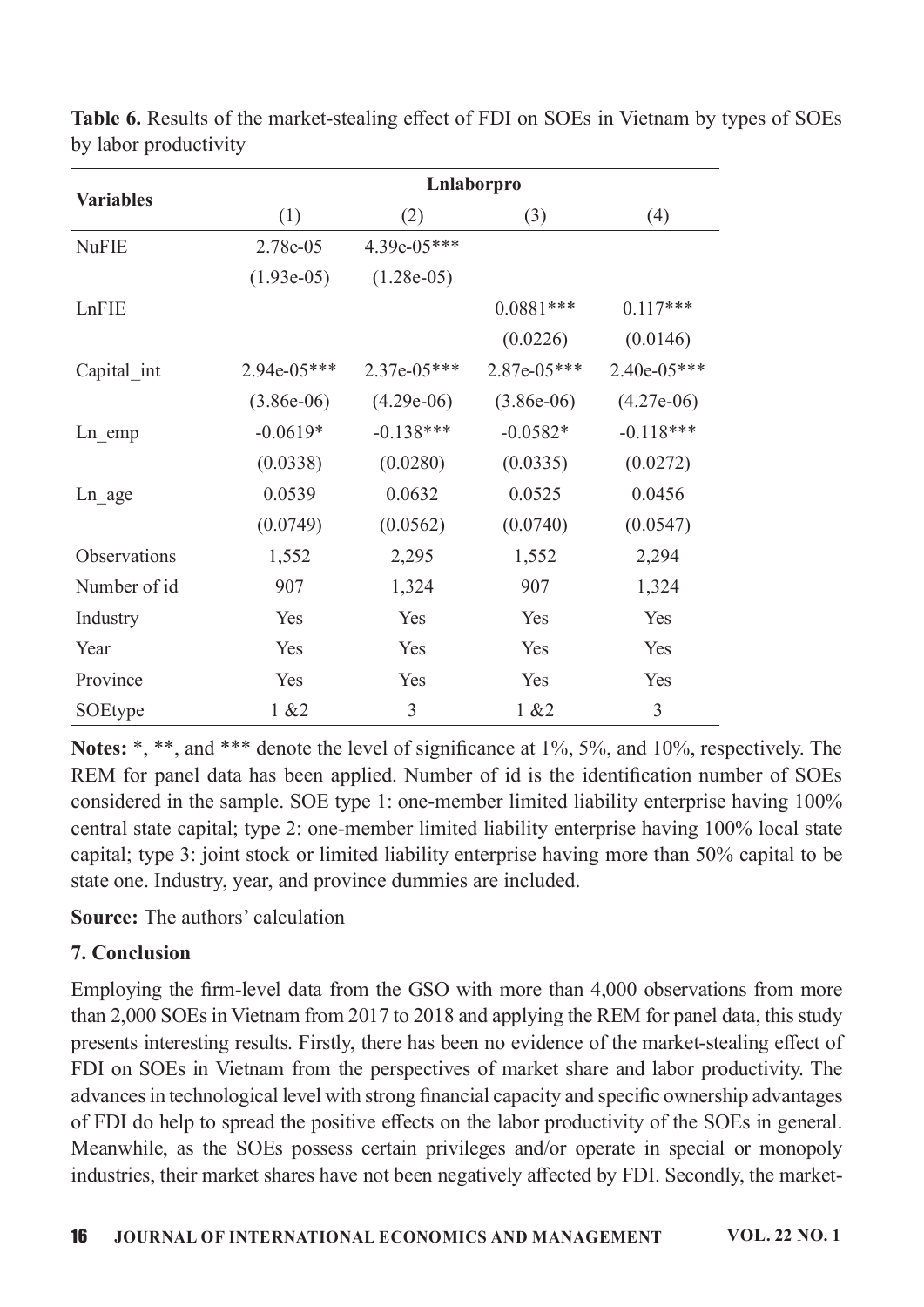stealing effect from the aspect of market share just occurs in two important industries, which are agriculture, forestry and fishing (Industry A) and manufacturing (Industry C). The entry of the FDI leads to the reduction in the market share of the SOEs. The effect is more significant in the manufacturing industry than in the agriculture, forestry and fishing industry. This finding is reasonable as the manufacturing industry has obtained a high level of FDI. Finally, by considering the types of SOEs and market share perspective, it is seen that, the market-stealing effect is higher for the SOEs with 100% of state capital. For the SOEs with higher percentages of state capital, it is more possible that their market shares are affected as FDI increases. From the achieved results, we suggest that the SOEs should be more adaptive to changes of the business to avoid the negative market-stealing effect from FDI inflows. Particularly for manufacturing and agriculture, forestry and fishing industries, SOEs need to consider different ways to be able to compete with foreign directed enterprises such as applying high-quality technologies, doing more training for improving their labors' skills, etc. In addition, from the viewpoint of the government, policy changes with regard to strengthening the competitiveness of SOEs need to be recognized clearly.

Despite the fact that the evidence for policy implications has been obtained, our study still faces some certain limitations regarding the data availability. Although we have taken the advantages of a rich set of SOEs data in Vietnam, the data range only from 2017 to 2018. Due to the short time-series, we have not made good use of the methods for panel data. Moreover, the current situation, such as the COVID-19 pandemic, has not been taken into consideration.

As a result, we suggest that further research should consider other factors such as the appearance and impacts of the COVID-19 pandemic. Moreover, with the data for longer time, it will be better to apply other methods for panel data.

Acknowledgment: This research is supported by Foreign Trade University under the project "Competition regime and state-owned enterprises".

#### References

- Aitken, B. and Harrison, E.A. (1999), "Do domestic firms benefit from foreign direct investment? Evidence from Venezuela", American Economic Review, Vol. 89 No. 3, pp. 605 - 618.
- Blomstrom, M., Kokko, A. and Zejan, M. (2000), Foreign direct investment: firm and host country strategies, New York: Palgrave.
- Caves, R.E. (1996), Multinational enterprises and economic analysis, 2<sup>nd</sup> ed., Cambridge: Cambridge University Press.
- Chang, H-J. (2007), State-owned enterprise reform, National Development Strategies, Policy Notes, United Nations Department for Economic and Social Affairs (UNDESA), New York.
- Choi, H. (2018), "Does FDI crowd out domestic firms? Micro-level evidence from the Republic of Korea", Journal of Korea Trade, Vol. 22 No. 4, pp. 405 - 416.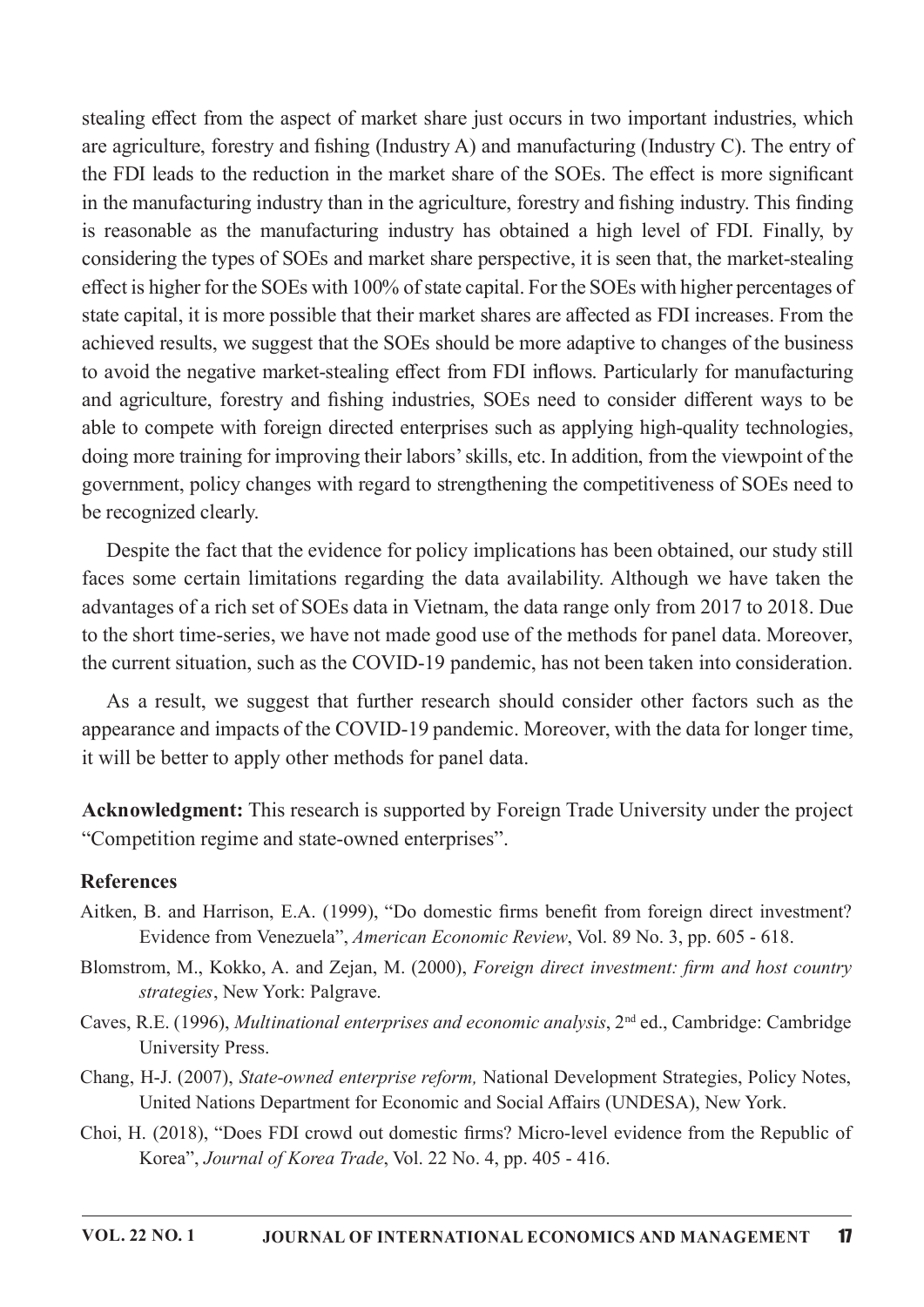- Geddes, R. (2008), "Pricing by state-owned enterprises: the case of postal services", *Managerial and* Decision Economics, Vol. 29, pp. 575 - 591.
- General Statistics Office. (2021a), "Online data", Available at https://www.gso.gov.vn/en/pxweb/?pxid=E0304-05&theme=National%20Accounts%20and%20State%20budget (Accessed 02 January, 2022).
- General Statistics Office. (2021b), "Socio-economic situation", Available at https://www.gso.gov.vn/ wp-content/uploads/2021/11/Thang-11.2021 EN-1-6.pdf (Accessed 02 January, 2022).
- Hoang, V.T. and Pham, T.H. (2010), "Productivity spillovers from foreign direct investment: the case of Vietnam", in Hahn, C.H. and Narjoko, D. (Eds.), Causes and Consequences of Globalization in East Asia: What do the Micro Data Analyses Show?, ERIA Research Project Report 2009-2, Jakarta: ERIA, pp. 228 - 246.
- Hu, A.G.Z. and Jefferson, G.H. (2002), "FDI impact and spillover: evidence from China's electronic and textile industries", The World Economy, Vol. 25 No. 8, pp. 1063 - 1076.
- Hymer, S. (1976), The international operations of national firms: a study of foreign direct investment, MIT Press, Cambridge, MA.
- International Monetary Fund. (2004), "Glossary", Available at https://www.imf.org/external/np/sta/di/ glossary.pdf (Accessed 02 April, 2020).
- Kornai, J. (1979), "Resource-constrained versus demand constrained systems", *Econometrica*, Vol. 47, pp. 801 - 819.
- Kosova, R. (2010), "Do foreign firms crowd out domestic firms? Evidence from the Czech Republic", The Review of Economics and Statistics, Vol. 92 No. 4, pp. 861 - 881.
- Le, N.H., Duy, L.V.Q. and Ngoc, B.H. (2019), "Effects of foreign direct investment and human capital on labour productivity: evidence from Vietnam", Journal of Asian Finance, Economics and *Business*, Vol. 6 No. 3, pp.  $123 - 130$ .
- Le, T.T. (2005), Technological spillovers from foreign direct investment: the case of Vietnam, Graduate School of Economics, University of Tokyo.
- Lin, M. and Kwan, Y. K. (2016), "FDI technology spillovers, geography, and spatial diffusion", International Review of Economics & Finance, Vol. 43, pp. 257 - 274.
- Ministry of Planning and Investment. (2021), "White Book 2020", Available at https://wtocenter.vn/ file/17557/sach-trang-doanh-nghiep-vn-2020-1.pdf (Accessed 25 January, 2022).
- Nguyen, V.P., Tran, T.K., Le, T.T.N. and Trieu, X.D.H. (2020), "Examining FDI spillover effects on productivity growth: firm-level evidence from Vietnam", Journal of Economic Development, Vol. 45 No. 1, pp. 97 - 121.
- OECD. (2008), "Benchmark definition of foreign direct investment", Available at https://www.oecd. org/investment/fdibenchmarkdefinition.htm (Accessed 02 April, 2020).
- OECD. (2009), "State-owned enterprises in China: reviewing the evidence", OECD Working Group on Privatization and Corporate Governance of State Owned Assets, Paris, France.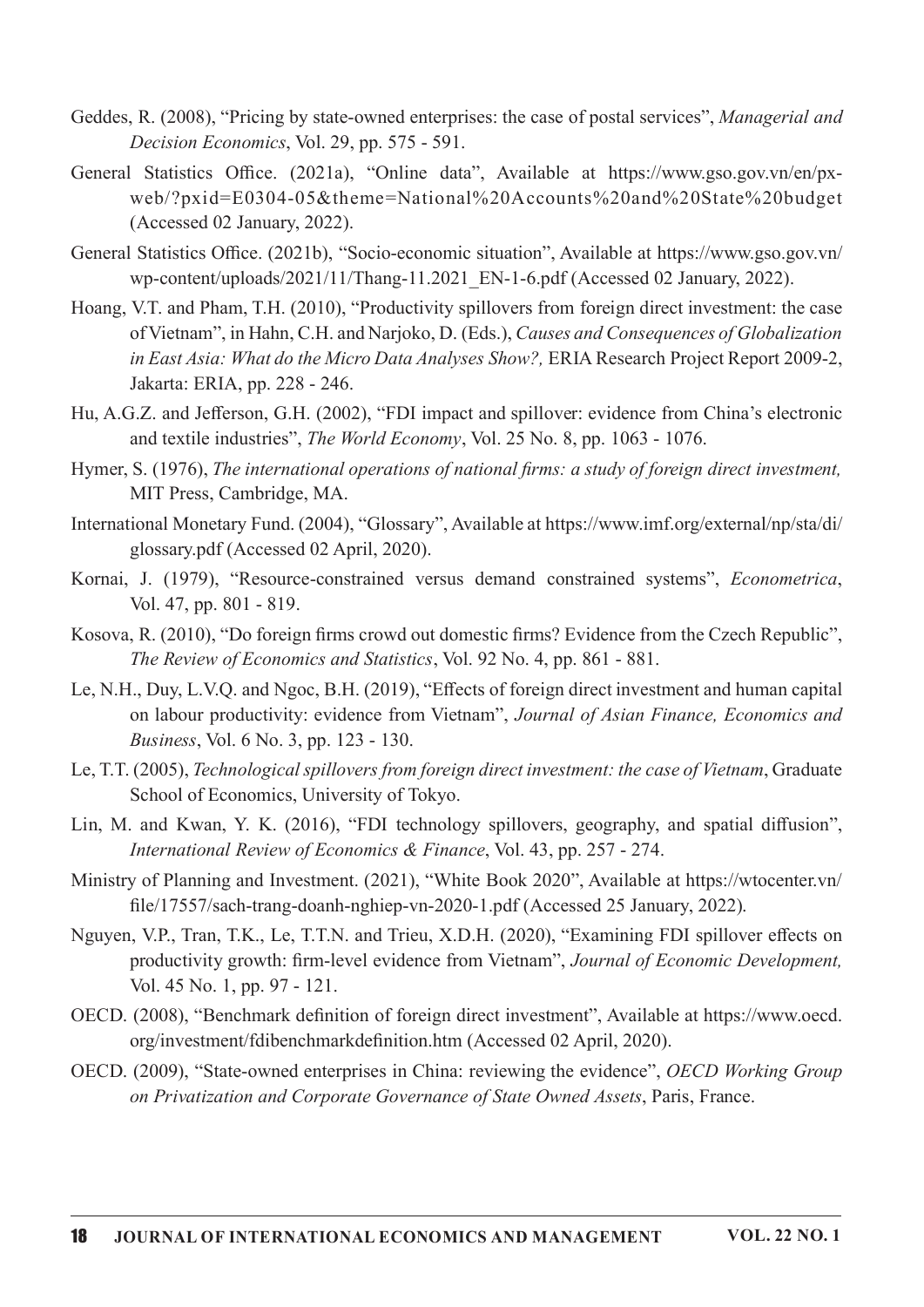- Pham, T.M.H. (2016), "Foreign direct investment, productivity and crowding-out: dynamic panel evidence on Vietnamese firms", Presented at the 19th Annual Conference on Global Economic Analysis, Available at https://www.gtap.agecon.purdue.edu/resources/res\_display. asp?RecordID=4925 (Accessed 03 May, 2021).
- Pesaran, M.H., Shin, Y. and Smith, R.J. (2001), "Bounds testing approaches to the analysis of level relationships", *Journal of Applied Econometrics*, Vol. 16 No. 3, pp. 289 - 326.
- Rudy, B.C., Miller, S.R. and Wang, D. (2016), "Revisiting FDI strategies and the flow of firm-specific advantages: a focus on state-owned enterprises", Global Strategy Journal, Vol. 6 No. 1, pp.69-78.
- Statista. (2021), "Leading sectors for foreign direct investment (FDI) in Vietnam from 2016 to 2020, by investment value", Available at https://www.statista.com/statistics/1011690/vietnammajor-fdi-sectors/ (Accessed 02 January, 2022).
- Tang Van, N., Nguyen, T.A., Le, T.T. and Le, T.T. (2016), "Competitive neutrality: challenges on the application for Vietnam (December 2016)", SECO/WTI Academic Cooperation Project Working Paper Series 2016/19, Available at https://ssrn.com/abstract=2905632 (Accessed 08 March, 2021).
- Toda, H.Y. and Yamamoto, T. (1995), "Statistical inference in vector autoregressive with possibly integrated processes", *Journal of Econometrics*, Vol. 66 No. 1, pp. 225 - 250.
- The United States Department of State. (2020), "2020 Investment Climate Statements: Vietnam", Available at https://www.state.gov/reports/2020-investment-climate-statements/vietnam/ (Accessed 02 October, 2021).
- Vernon, J. (1979), "The international aspect of state-owned enterprises", *Journal of International* Business Studies, Vol. 10, pp.  $7 - 15$ .
- Vietnam Prime Minister. (2007), Decision numbered 10/2007/ND-CP issued Viet Nam Standard Industrial Classification 2007.
- Vu, C.L. (2012), *International Investment*, Lao Dong Publishing House.

#### Appendices

|                     | <b>Mkt</b> | Lnlaborpro | <b>NuFIE</b> | LnFIE     | capita $\sim$ | Ln emp | Ln age |
|---------------------|------------|------------|--------------|-----------|---------------|--------|--------|
| Mkt                 |            |            |              |           |               |        |        |
| Lnlaborpro          | 0.2359     |            |              |           |               |        |        |
| $NuF1Eindus \sim y$ | $-0.1115$  | 0.0961     |              |           |               |        |        |
| LnFIE               | $-0.1117$  | 0.2518     | 0.7761       | 1         |               |        |        |
| Capital int         | 0.0905     | 0.1803     | $-0.0354$    | $-0.0212$ |               |        |        |
| $Ln$ emp            | 0.2582     | 0.076      | 0.1169       | 0.0291    | $-0.0099$     |        |        |
| $Ln_age$            | 0.045      | $-0.0305$  | 0.0816       | 0.064     | $-0.0967$     | 0.1953 |        |

Appendix 1. Correlations among variables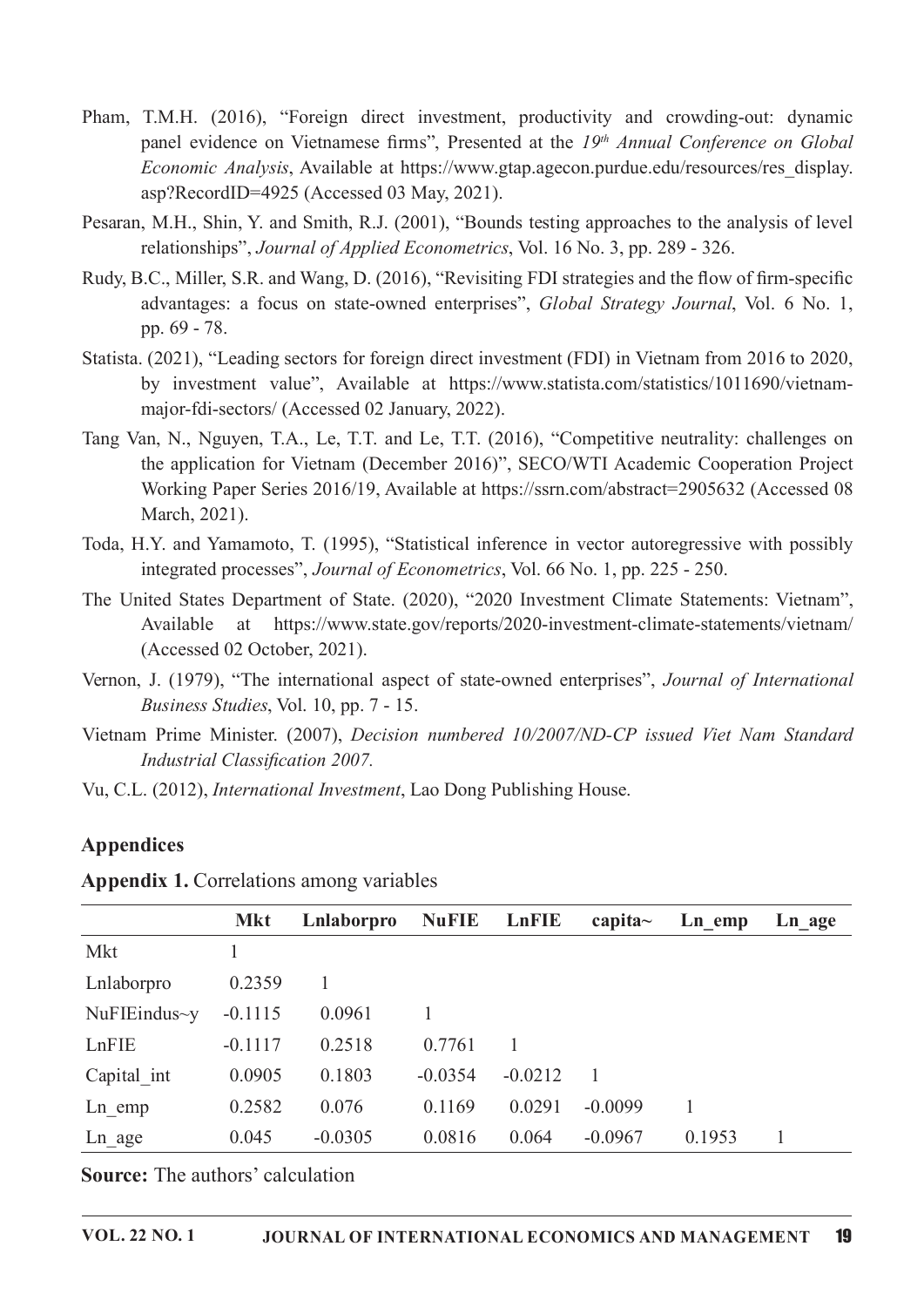| <b>Industry</b>  | Freq. | Percent | Cum.   |
|------------------|-------|---------|--------|
| $\mathbf{A}$     | 621   | 14.98   | 14.98  |
| $\boldsymbol{B}$ | 136   | 3.28    | 18.26  |
| $\mathcal{C}$    | 781   | 18.84   | 37.10  |
| $\mathbf D$      | 155   | 3.74    | 40.83  |
| E                | 326   | 7.86    | 48.70  |
| F                | 359   | 8.66    | 57.36  |
| G                | 558   | 13.46   | 70.82  |
| H                | 320   | 7.72    | 78.53  |
| I                | 175   | 4.22    | 82.75  |
| $\bf J$          | 104   | 2.51    | 85.26  |
| K                | 48    | 1.16    | 86.42  |
| L                | 171   | 4.12    | 90.55  |
| M                | 137   | 3.30    | 93.85  |
| ${\bf N}$        | 93    | 2.24    | 96.09  |
| $\overline{O}$   | 1     | 0.02    | 96.12  |
| ${\bf P}$        | 12    | 0.29    | 96.41  |
| Q                | 5     | 0.12    | 96.53  |
| $\mathbb{R}$     | 137   | 3.30    | 99.83  |
| S                | 7     | 0.17    | 100.00 |
| <b>Total</b>     | 4,146 | 100.00  |        |

Appendix 2. List of industries in the sample (classified by VSIC 2007)

Notes: The provision on the contents of each economic industry of VSIC 2007 was issued by the Minister of the Ministry of Planning and Investment at the Decision No. 337/2007/QD-BKH on 10 April 2007.

Source: The authors' calculation

Appendix 3. Three industries having the highest number of foreign invested enterprises in the sample

| <b>Industry</b> | Freq. | Percent | Cum.   |
|-----------------|-------|---------|--------|
| C               | 781   | 52.91   | 52.91  |
| G               | 558   | 37.80   | 90.72  |
| M               | 137   | 9.28    | 100.00 |
| <b>Total</b>    | 1,476 | 100.00  |        |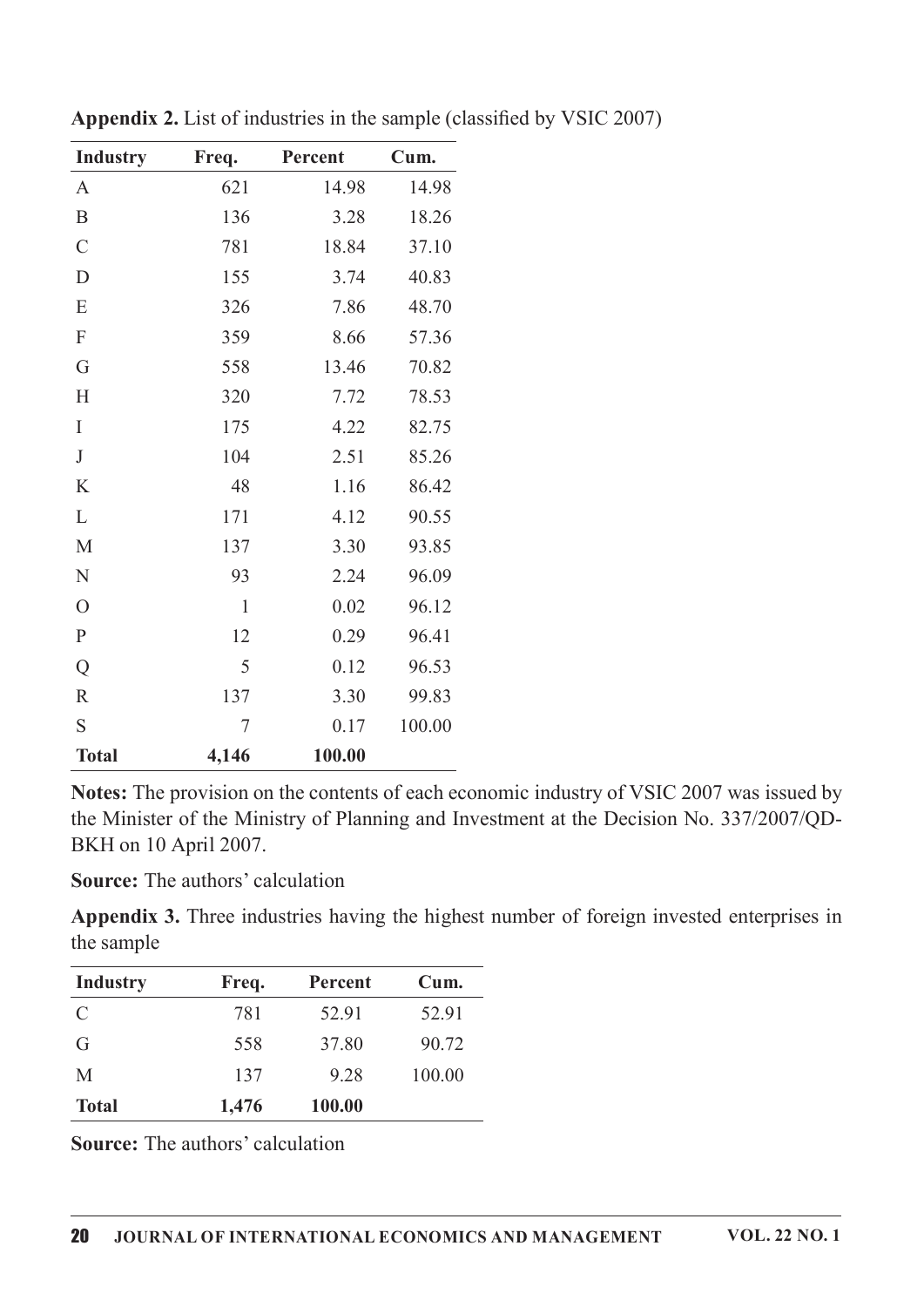| <b>SOE</b> type | Freq. | Percent | Cum.   |
|-----------------|-------|---------|--------|
|                 | 708   | 17.08   | 17.08  |
| 2               | 844   | 20.36   | 37.43  |
| 3               | 2,295 | 55.35   | 92.79  |
|                 | 299   | 7.21    | 100.00 |

Appendix 4. Types of state-owned enterprises in the sample

Notes: 1 - One-member limited liability enterprise having 100% central state capital; 2 - Onemember limited liability enterprise having 100% local state capital; 3 - Joint stock or limited liability enterprise having more than 50% capital to be state one; 4 - State enterprise.

**Source:** The authors' calculation

**Appendix 5.** Further result of the market-stealing effect of FDI on SOEs in Vietnam by some key industries by market share

|                     |               |                | <b>Mkt</b>    |              |               |
|---------------------|---------------|----------------|---------------|--------------|---------------|
| <b>Variables</b>    | (1)           | (2)            | (3)           | (4)          |               |
| LnFIE               | $-0.000117**$ | $-1.88e-05***$ | $-1.59e-05$   | 9.05e-07     | $-0.000189$   |
|                     | $(4.57e-05)$  | $(6.95e-06)$   | $(2.03e-05)$  | $(1.70e-05)$ | (0.000128)    |
| Capital int         | $4.27e-08***$ | $2.77e-08***$  | $9.02e-08$    | 8.37e-10     | 4.95e-08***   |
|                     | $(9.86e-09)$  | $(4.53e-09)$   | $(5.58e-08)$  | $(6.69e-09)$ | $(1.60e-08)$  |
| $Ln$ emp            | $0.000318***$ | $7.17e-05***$  | $0.000132***$ | $1.30e-0.5$  | $0.000784***$ |
|                     | $(6.22e-05)$  | $(1.54e-05)$   | $(4.42e-05)$  | $(1.59e-05)$ | (0.000254)    |
| Ln age              | $0.000292**$  | $3.61e-07$     | 5.14e-05      | $0.000165**$ | $-0.000167$   |
|                     | (0.000145)    | $(2.94e-05)$   | $(9.17e-05)$  | $(7.89e-05)$ | (0.000555)    |
| <b>Observations</b> | 621           | 781            | 359           | 558          | 137           |
| Number of id        | 343           | 442            | 220           | 324          | 80            |
| Industry            | $\mathsf{A}$  | $\mathcal{C}$  | F             | G            | M             |
| Year                | Yes           | Yes            | Yes           | Yes          | Yes           |
| Province            | Yes           | Yes            | Yes           | Yes          | Yes           |

Notes: \*, \*\*, and \*\*\* denote the level of significance at 1%, 5%, and 10%, respectively. The REM for panel data has been applied. Number of id is the identification number of SOEs considered in the sample; Industries: A - Agriculture, forestry and fishing; C - Manufacturing; F - Construction; G - Wholesale and retail trade; repair of motor vehicles and motorcycles; M - Professional, scientific and technical activities. Year, province dummies are included.